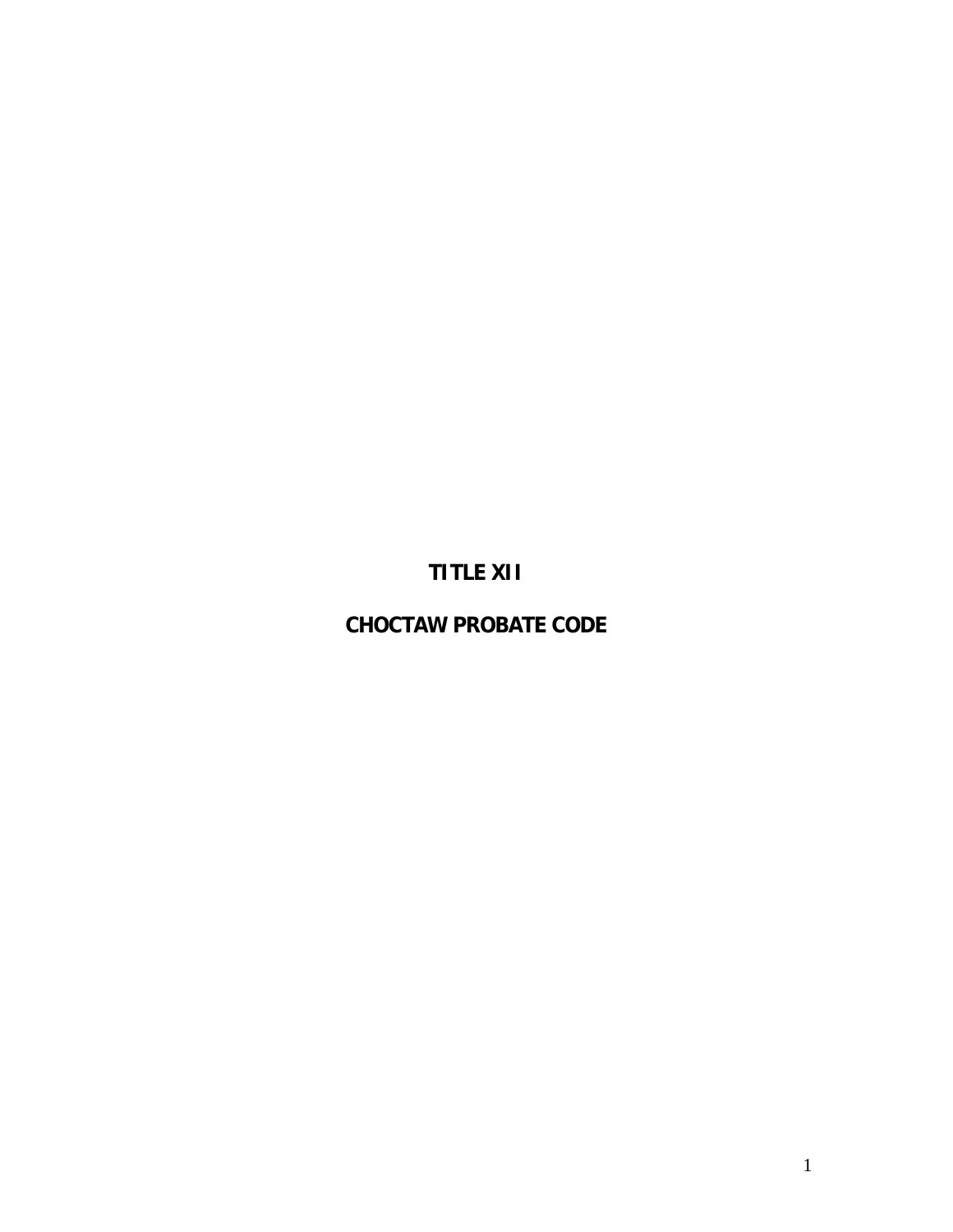| <b>CHAPTER 1.</b> |                                                                                     |  |  |  |
|-------------------|-------------------------------------------------------------------------------------|--|--|--|
| $$12-1-1$         |                                                                                     |  |  |  |
| $$12-1-2$         |                                                                                     |  |  |  |
| $$12-1-3$         |                                                                                     |  |  |  |
| $$12-1-4$         |                                                                                     |  |  |  |
| $$12-1-5$         |                                                                                     |  |  |  |
| $$12-1-6$         |                                                                                     |  |  |  |
| $$12-1-7$         |                                                                                     |  |  |  |
| $$12-1-8$         |                                                                                     |  |  |  |
| $$12-1-9$         |                                                                                     |  |  |  |
| $$12-1-10$        |                                                                                     |  |  |  |
| $$12-1-11$        |                                                                                     |  |  |  |
| $$12-1-12$        | Effect of Homicide on Intestate Succession, Wills, Joint Assets, Life Insurance and |  |  |  |
| <b>CHAPTER 2.</b> |                                                                                     |  |  |  |
|                   |                                                                                     |  |  |  |
| $$12-2-1$         |                                                                                     |  |  |  |
| <b>CHAPTER 3.</b> |                                                                                     |  |  |  |
| $$12-3-1$         |                                                                                     |  |  |  |
| $$12-3-2$         |                                                                                     |  |  |  |
| $$12-3-3$         |                                                                                     |  |  |  |
| $$12-3-4$         |                                                                                     |  |  |  |
| $$12-3-5$         |                                                                                     |  |  |  |
| $$12-3-6$         |                                                                                     |  |  |  |
| $$12-3-7$         |                                                                                     |  |  |  |
| $$12-3-8$         |                                                                                     |  |  |  |
| $$12-3-9$         |                                                                                     |  |  |  |
| $$12-3-10$        |                                                                                     |  |  |  |
| $$12-3-11$        |                                                                                     |  |  |  |
| <b>CHAPTER 4.</b> |                                                                                     |  |  |  |
| $$12-4-1$         |                                                                                     |  |  |  |
| $$12-4-2$         |                                                                                     |  |  |  |
| $$12-4-3$         |                                                                                     |  |  |  |
| $$12-4-4$         |                                                                                     |  |  |  |
| $$12-4-5$         |                                                                                     |  |  |  |
| $$12-4-6$         |                                                                                     |  |  |  |
| $$12-4-7$         |                                                                                     |  |  |  |
| $$12-4-8$         | Revocation by Divorce; No Revocation by Other Changes of Circumstances  13          |  |  |  |
| $$12-4-9$         |                                                                                     |  |  |  |
| $$12-4-10$        |                                                                                     |  |  |  |
| $$12-4-11$        |                                                                                     |  |  |  |
| $$12-4-12$        |                                                                                     |  |  |  |
| $§12 - 4 - 13$    |                                                                                     |  |  |  |
| $§12-4-14$        |                                                                                     |  |  |  |
| $§12-4-15$        | Construction that Will Passes All Property; After-Acquired Property  15             |  |  |  |
| $§12-4-16$        |                                                                                     |  |  |  |
| $$12-4-17$        |                                                                                     |  |  |  |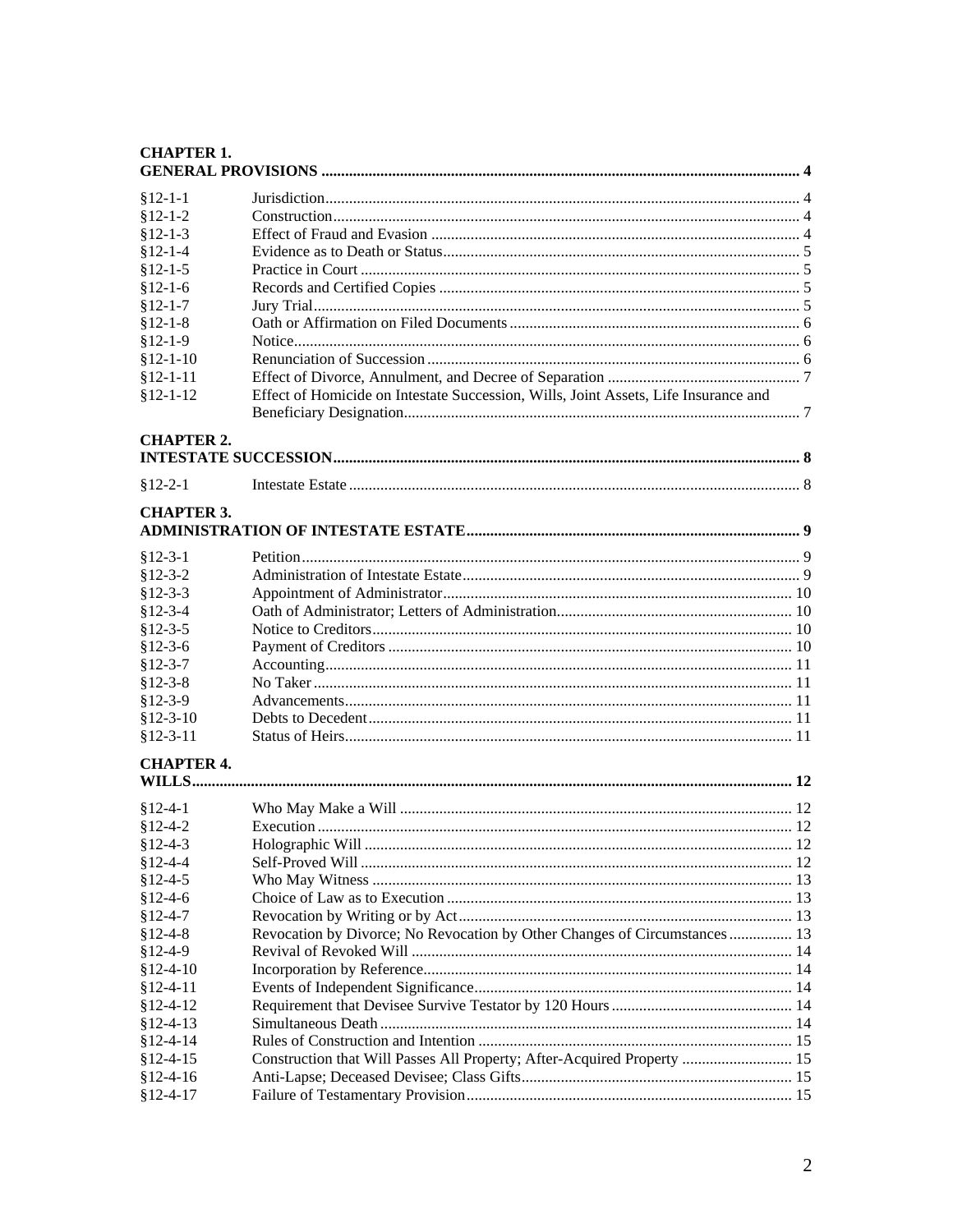| $$12-4-18$        |                                                                                     |  |
|-------------------|-------------------------------------------------------------------------------------|--|
| $$12-4-19$        |                                                                                     |  |
| $$12-4-20$        | Construction of Generic Terms to Accord with Relationships as Defined for Intestate |  |
|                   |                                                                                     |  |
| $§12-4-21$        |                                                                                     |  |
| <b>CHAPTER 5.</b> |                                                                                     |  |
|                   |                                                                                     |  |
| $$12-5-1$         |                                                                                     |  |
| $$12-5-2$         |                                                                                     |  |
| $$12-5-3$         |                                                                                     |  |
| $$12-5-4$         |                                                                                     |  |
| $$12-5-5$         |                                                                                     |  |
| $$12-5-6$         |                                                                                     |  |
| $$12-5-7$         |                                                                                     |  |
| $$12-5-8$         |                                                                                     |  |
| $$12-5-9$         |                                                                                     |  |
| $$12-5-10$        |                                                                                     |  |
| <b>CHAPTER 6.</b> |                                                                                     |  |
|                   |                                                                                     |  |
| $$12-6-1$         |                                                                                     |  |
| $$12-6-2$         |                                                                                     |  |
| $$12-6-3$         |                                                                                     |  |
| $$12-6-4$         |                                                                                     |  |
| $$12-6-5$         |                                                                                     |  |
| $$12-6-6$         |                                                                                     |  |
| $$12-6-7$         |                                                                                     |  |
| $$12-6-8$         |                                                                                     |  |
| $$12-6-9$         |                                                                                     |  |
| $$12-6-10$        |                                                                                     |  |
| $$12-6-11$        |                                                                                     |  |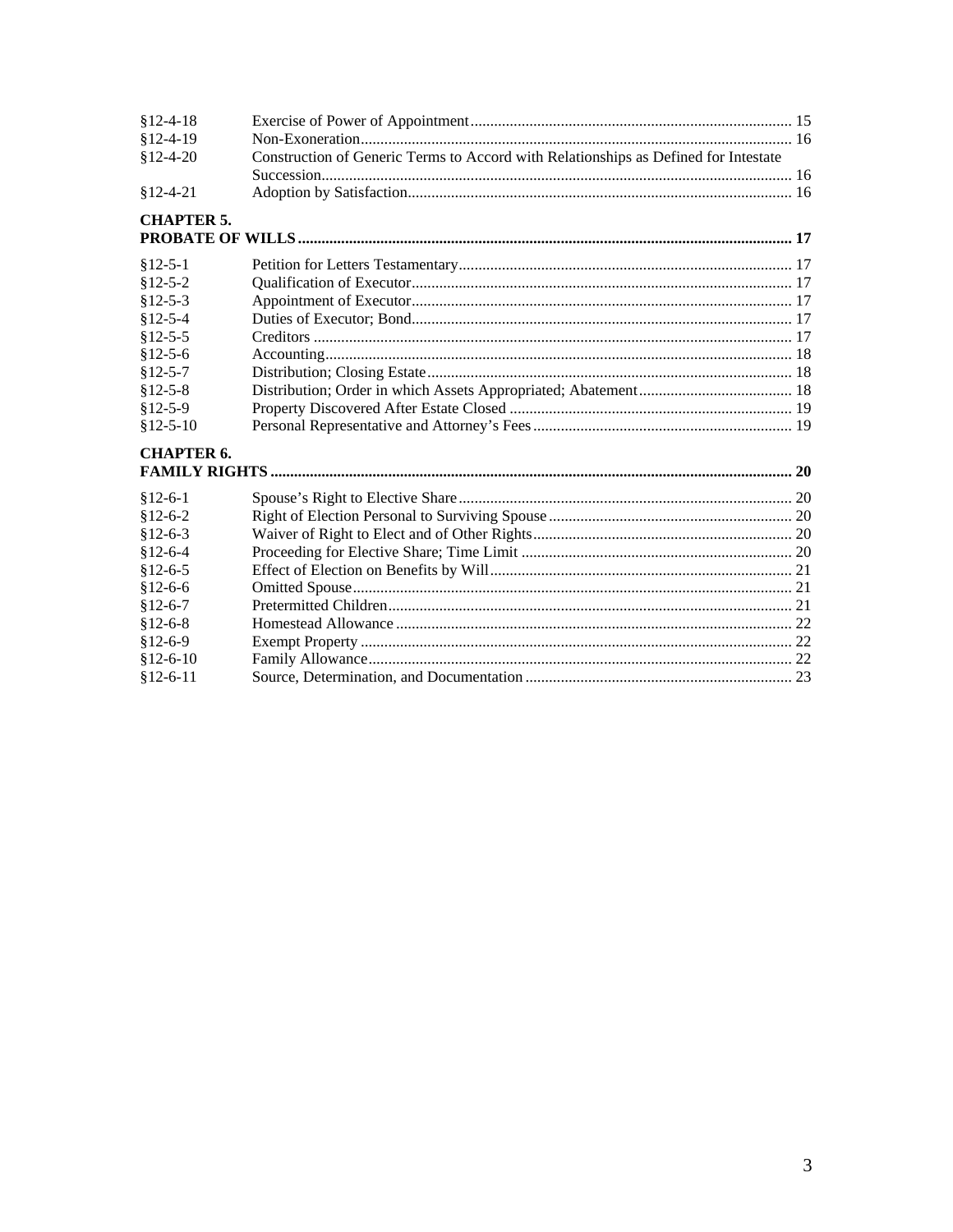## <span id="page-3-0"></span>**CHAPTER 1. GENERAL PROVISIONS**

#### **§12‐1‐1 Jurisdiction**

- (1) Upon the death of any person over whom the Choctaw Court has jurisdiction and who is domiciled on the Choctaw Indian Reservation or holds an interest in real property located on the Choctaw Indian Reservation, any interest in real property located on the Choctaw Indian Reservation belonging to the deceased and any interest in other property belonging to a deceased domiciled on the Choctaw Indian Reservation at the time of death, shall pass as follows:
	- (a) in the event that the deceased shall have made a will valid under the provisions of this Code, then said property shall pass under the provisions of Chapters 1, 4, 5 and 6 of this Code relating to wills as administered by the Choctaw Court.
	- (b) in the event that the deceased shall have no will currently effective under this Code and the deceased is either a Choctaw Indian or is married by either law or Tribal custom to a Choctaw Indian, then said property shall pass according to the traditional customs of the Mississippi Choctaws governing distribution of the decedent's estate to be applied as currently practiced by Mississippi Choctaws and without involvement of the Choctaw Court nor with regard to any other provisions of this Probate Code except as allowed by said Choctaw customs. This informal method of distribution may be utilized only if the estate is valued at twenty thousand (\$20,000) or less and only if all interested parties shall agree to the division and distribution.
	- (c) in the event the estate is valued in excess of twenty thousand (\$20,000) or if all interested parties are unable to agree to an informal, traditional division and distribution and the deceased shall have no will currently effective under this Code, then said property shall pass according to the provisions of Chapters 1, 2 and 3 of this Code relating to intestate succession as administered by the Choctaw Court.
- (2) The Choctaw Court shall have jurisdiction to appoint administrators, determine heirs, appoint executors, determine the validity of wills, probate estates and issue any orders as may be consistent with and necessary to effectuate the preceding action.

## **§12‐1‐2 Construction**

These provisions relating to decedent's estates shall be liberally construed and applied to give effect to the underlying policy of distributing a decedent's property according to the decedent's intent where there is a valid will manifesting such intent, or according to the provisions of this Probate Code where there is not a valid will.

## **§12‐1‐3 Effect of Fraud and Evasion**

Whenever fraud has been perpetuated in connection with any proceeding or in any statement filed under this Probate Code or if fraud is used to avoid or circumvent the provisions or purposes of this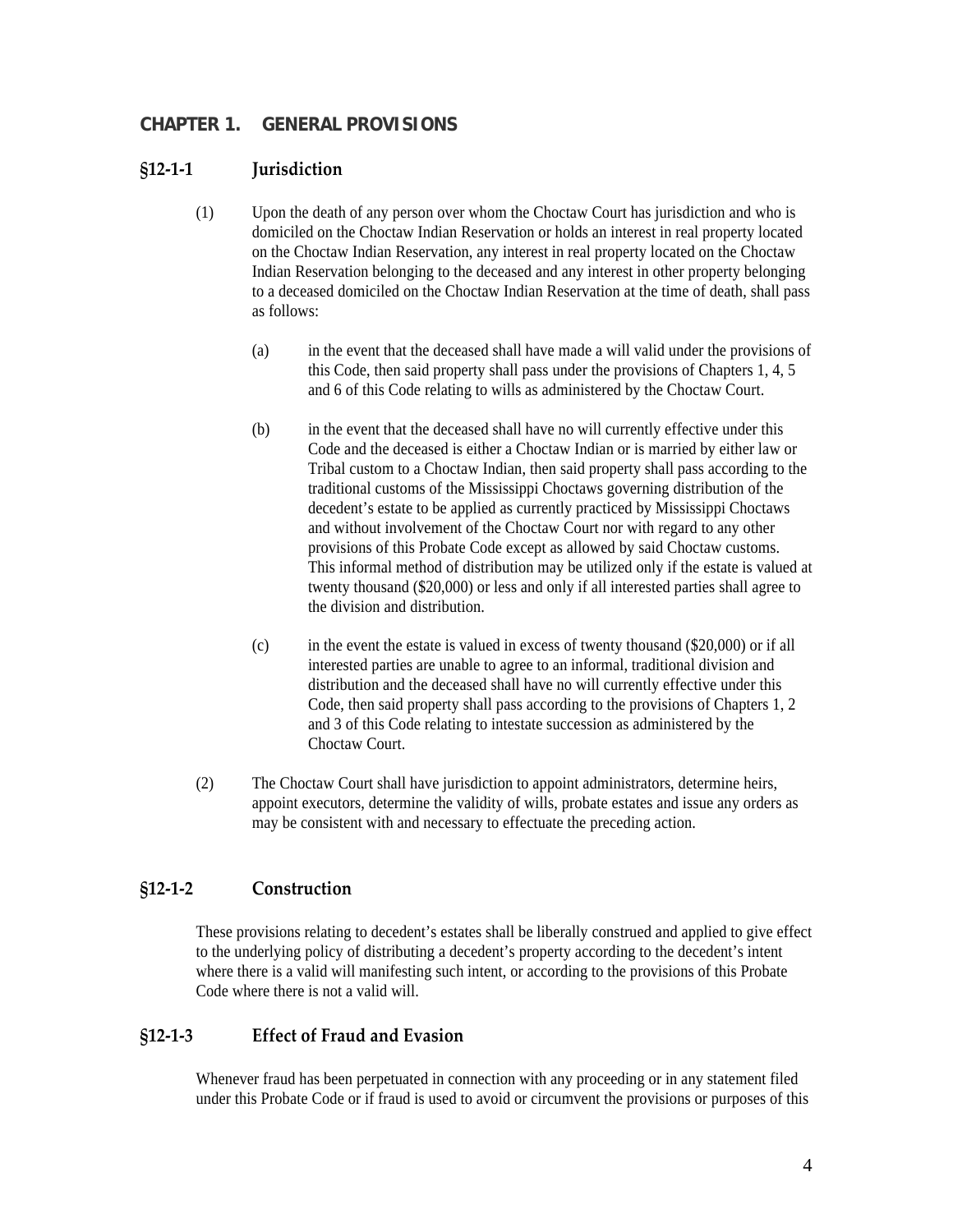<span id="page-4-0"></span>Probate Code, any person injured thereby may obtain appropriate relief against the perpetrator of the fraud including restitution from any person (other than a bona fide purchaser) benefiting from the fraud, whether innocent or not. Any proceeding must be commenced within two (2) years after the discovery of the fraud, but no proceeding may be brought against one not a perpetrator of the fraud later than five (5) years after the time of commission of the fraud. This section has no bearing on remedies relating to fraud practiced on a decedent during his lifetime which affect the succession of the estate.

## **§12‐1‐4 Evidence as to Death or Status**

In proceedings under this Probate Code, the following rules relating to determination of death and status are applicable:

- (1) a certified or authenticated copy of a death certificate purporting to be issued by an official or agency of the place where the death purportedly occurred is prima facie proof of the fact, place, date and time of death and the identity of the decedent;
- (2) a certified or authenticated copy of any record or report of a governmental agency, domestic or foreign, that a person is missing, detained, dead or alive, is prima facie evidence of the status and of the dates, circumstances and places disclosed by the record or report; and
- (3) a person who is absent for a continuous period of five (5) years, during which he has not been heard from, and whose absence is not satisfactorily explained after diligent search or inquiry is presumed to be dead. His death is presumed to have occurred at the end of the period unless there is sufficient evidence for determining that death occurred earlier.

## **§12‐1‐5 Practice in Court**

Unless specifically provided to the contrary in this Probate Code or unless inconsistent with its provisions, the Choctaw Rules of Civil Procedure, including the rules concerning vacation of orders, and the Choctaw Rules of Appellate Review govern formal proceedings under this Probate Code.

## **§12‐1‐6 Records and Certified Copies**

The clerk shall keep a file for each decedent of all documents filed with the Court under this Probate Code and shall keep a numerical index of all such estates to facilitate access to such records. Upon payment of a fee (not to exceed fifty cents  $(.50¢)$  per copy page), the clerk shall issue certified copies of any document or paper so filed.

## **§12‐1‐7 Jury Trial**

If properly demanded, a party is entitled to a trial by jury in any proceeding in which any genuine controverted question of fact arises, or the trial judge may order a jury trial on any such issue on his own motion. Otherwise all proceedings under this Probate Code shall be handled by a trial judge or the clerk, as is appropriate.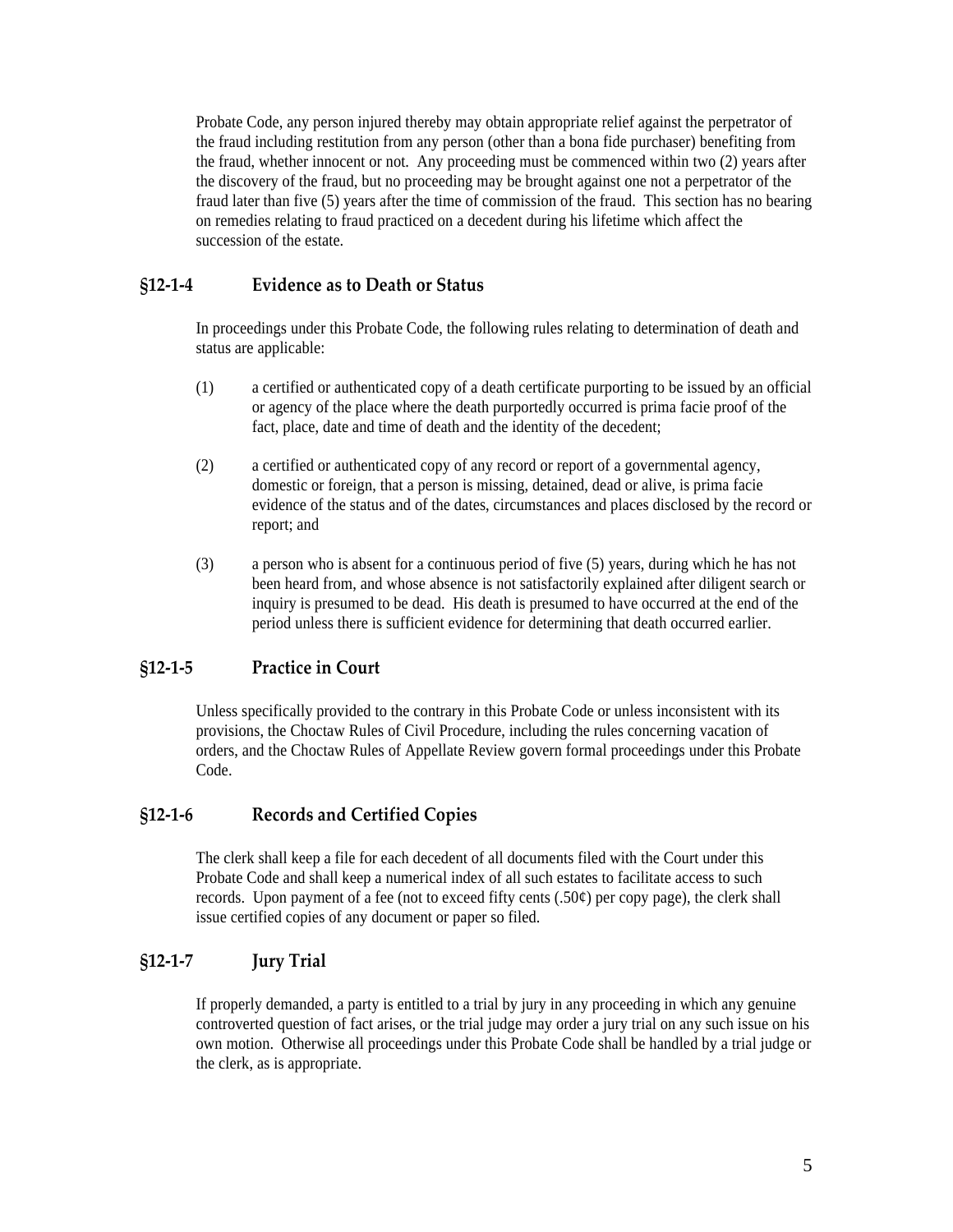## <span id="page-5-0"></span>**§12‐1‐8 Oath or Affirmation on Filed Documents**

Except as specifically provided in this Probate Code, every document filed with the court under this Probate Code shall be deemed to include an oath, affirmation or statement to the effect that its representations are true as far as the person executing or filing it knows or is informed, and the penalties for perjury shall follow deliberate falsification therein.

## **§12‐1‐9 Notice**

- (1) If notice of a hearing on any petition or other matter is required and except for specific notice requirements as otherwise provided, the petitioner shall cause notice of the time and place of hearing of any petition to be given to any interested person or his attorney if he has appeared by attorney or requested that notice be sent to his attorney. Notice shall be given:
	- (a) by mailing a copy thereof at least fourteen (14) days before the time set for the hearing by certified, registered or ordinary first class mail addressed to the person being notified at the post office address given in his demand for notice, if any, or at his office or place of residence, if known;
	- (b) by delivering a copy thereof to the person being notified personally at least fourteen (14) days before the time set for the hearing; or
	- (c) if the address, or identity of any person is not known and cannot be ascertained by reasonable diligence, by posting a copy of the notice in at least three (3) conspicuous public places on the Reservation at least fourteen (14) days before the time set for the hearing.
- (2) The court for good cause shown may provide for a different method or time of serving notice for any hearing.
- (3) Proof of the giving of notice shall be made at or before the hearing and filed in the proceeding.
- (4) A person, including a guardian ad litem or other fiduciary, may waive notice by a writing signed by him or his attorney and filed in the proceeding.

## **§12‐1‐10 Renunciation of Succession**

A person (or his personal representative) who is an heir, devisee, person succeeding to a renounced interest, beneficiary under a testamentary instrument or person designated to take pursuant to a power of appointment exercised by a testamentary instrument may renounce in whole or in part the succession to any property or interest therein by filing a written instrument with the court not later than six (6) months after the decedent's death or the time at which it is determined that the person is entitled to take property if such is not known at the time of death. The instrument shall:

- (1) describe the property or part thereof or interest therein renounced;
- (2) be signed by the person renouncing; and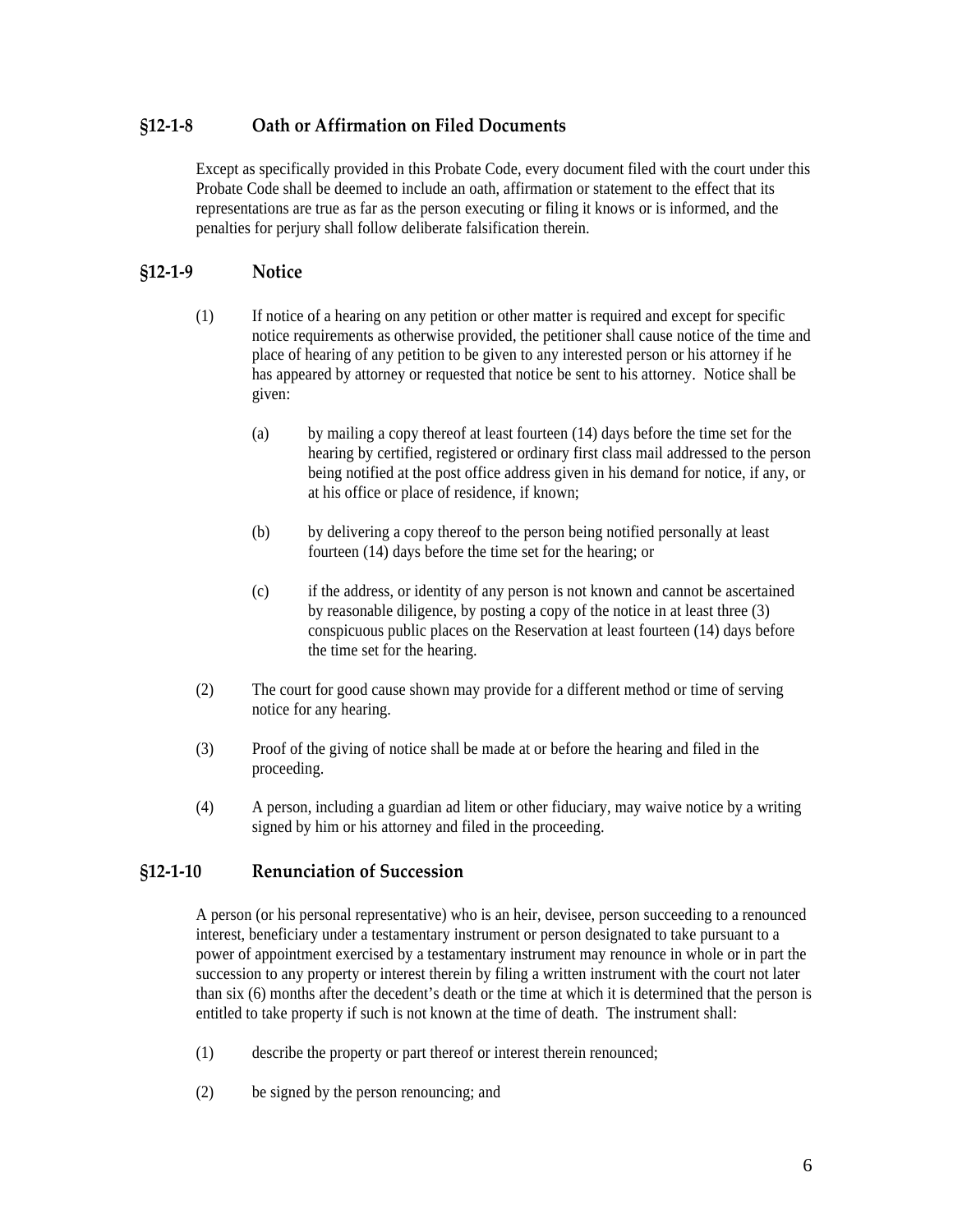<span id="page-6-0"></span>(3) declare the renunciation and the extent thereof.

Upon proper renouncement, the interest renounced passes as if the renouncing person had predeceased the decedent or donee.

#### **§12‐1‐11 Effect of Divorce, Annulment and Decree of Separation**

A person who is divorced from a decedent or whose marriage to the decedent has been annulled is not a surviving spouse unless, by virtue of a subsequent marriage, he is married to the decedent at the time of death. A decree of separation which does not terminate the status of husband and wife is not a divorce for purposes of this Probate Code.

# **§12‐1‐12 Effect of Homicide on Intestate Succession, Wills, Joint Assets, Life Insurance and Beneficiary Designation**

- (1) A surviving spouse, heir or devisee who criminally and intentionally kills the decedent is not entitled to any benefits passing under  $\S$ §12-1-1(a)-(c) of this code and the estate of the decedent passes as if the killer had predeceased the decedent. Property appointed by the will of the decedent to or for the benefit of the killer had predeceased the decedent.
- (2) Any joint tenant who criminally and intentionally kills another joint tenant thereby effects a severance of the interest of the decedent so that the share of the decedent passes as his property and the killer has no rights by survivorship. This provision applies to joint tenancies in real and personal property, joint accounts in banks, savings and loan associations, credit unions and other institutions, and any other form of co-ownership with survivorship incidents.
- (3) A named beneficiary of a bond, life insurance policy or other contractual arrangement who criminally and intentionally kills the principal obligee or the person upon whose life the policy is issued is not entitled to any benefit under the bond, policy or other contractual arrangement, and it becomes payable as thought the killer had predeceased the decedent.
- (4) Any other acquisition of property or interest by the killer shall be treated in accordance with the principles of this section.
- (5) A final judgment of conviction of an offense containing the elements of criminal and intentional killing is conclusive for purposes of this section. In the absence of a conviction of criminal and intentional killing, the court may determine by a preponderance of the evidence whether the killing was criminal and intentional for purposes of this section.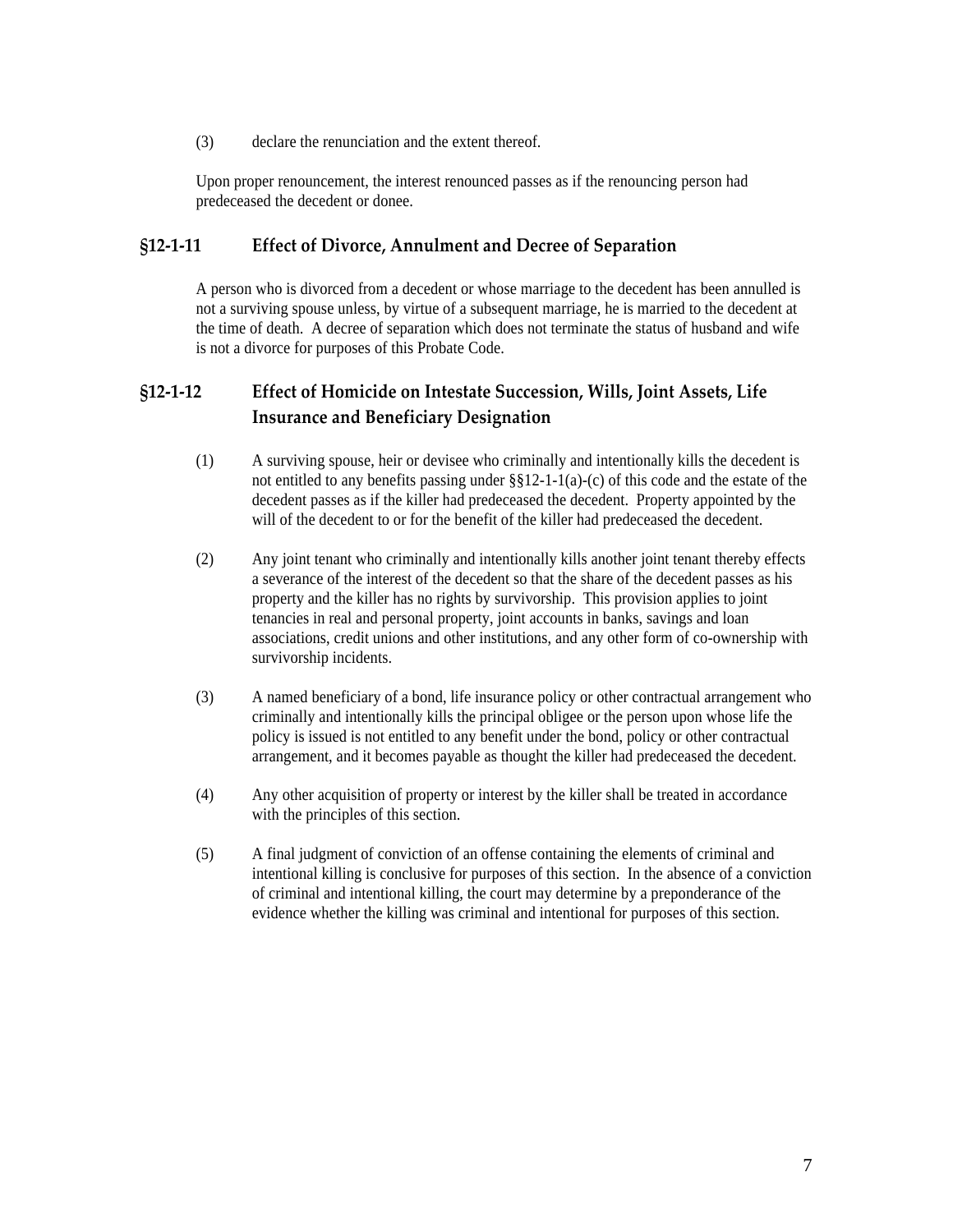# <span id="page-7-0"></span>**CHAPTER 2. INTESTATE SUCCESSION**

# **§12‐2‐1 Intestate Estate**

All property passing under §12-1-1(c) shall pass first to the spouse of the deceased if living; second, if the deceased shall have any living issue, then per stirpes among those living issue, with the root generation to be the children of the deceased; third, per capita to any living parents of the deceased; fourth, per capita to any living brothers and sisters of the deceased; fifth, to the next living next of kin as determined by the civil law method, but not to extend beyond the fifth generation.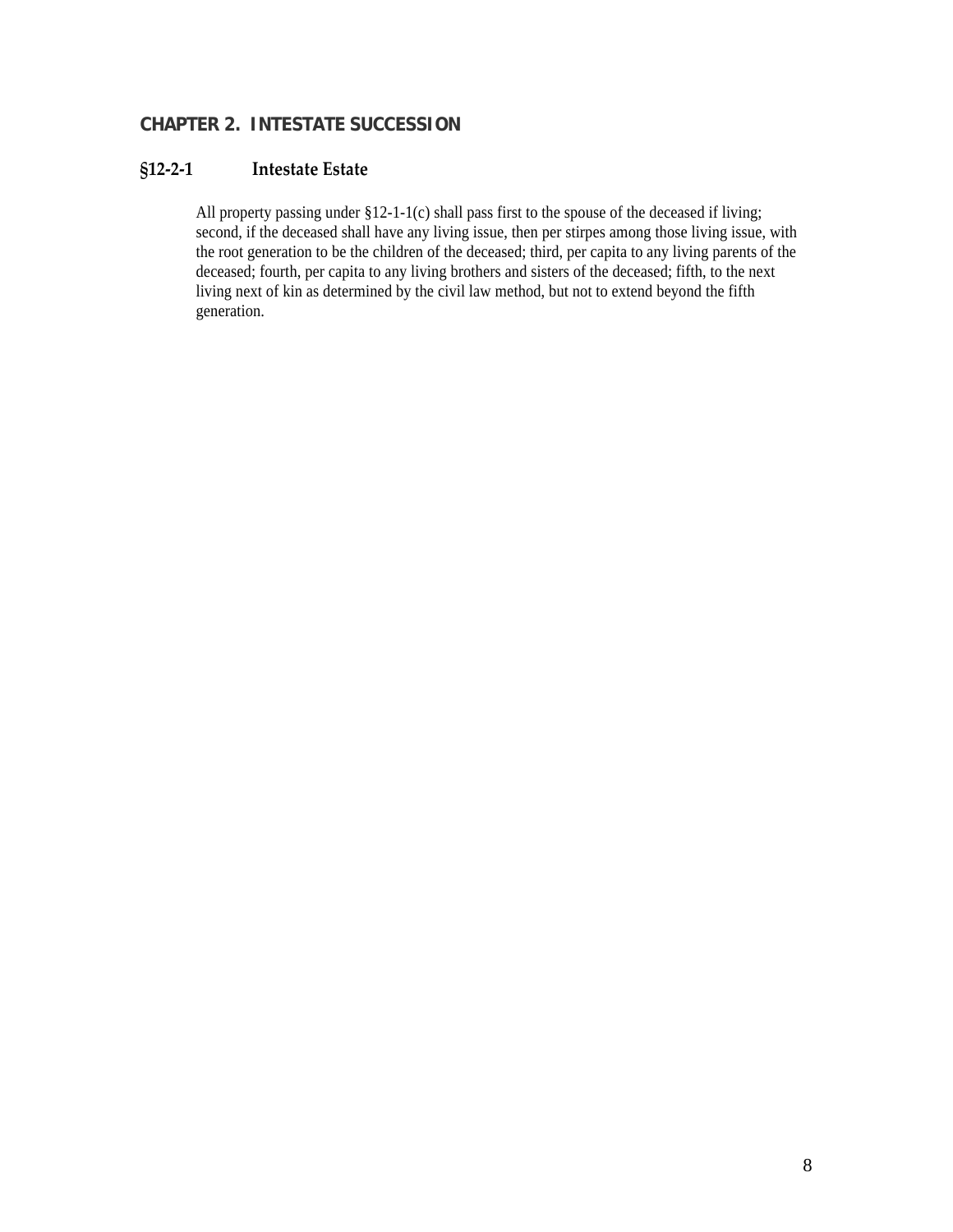# <span id="page-8-0"></span>**CHAPTER 3. ADMINISTRATION OF INTESTATE ESTATE**

#### **§12‐3‐1 Petition**

- (1) When any person dies leaving an intestate estate subject to the jurisdiction of the Choctaw Court under §12-1-1(c) of this Code, any person claiming to be an heir of the decedent or the Tribe may petition the court for a determination of the heirs of the decedent and for the distribution of such property. The petition shall contain the names and addresses of all persons known to the petitioners who may be entitled to share in the distribution of the estate.
- (2) Whenever there is a valid will probated by the court which does not dispose of all the decedent's property, the remainder of decedent's property shall pass according to the provisions of §12-1-1 of this Code.

## **§12‐3‐2 Administration of Intestate Estate**

- (1) If an executor is appointed over a decedent's property which is disposed of by a valid will, such person shall likewise assume authority over the decedent's intestate estate and administer it with the rest of the decedent's estate.
- (2) Whenever it reasonably appears that such is necessary to the preservation, administration and/or distribution of a decedent's intestate estate, the court shall appoint an administrator over the estate. It shall not be necessary to appoint an administrator if the value of the decedent's property appears to be less than one thousand (\$1,000.00) in value, no problems in administering the estate are foreseen and no one requests that one be appointed.
- (3) The following persons, if legally competent, shall be afforded priority in order of their listing for appointment as administrator: the surviving spouse, children over 18 years of age in descending order of age, other blood relatives in order of their closeness of relationship, any adult Tribal member.
- (4) The duties of the administrator shall be:
	- (a) to take possession of all property of the decedent subject to this Probate Code;
	- (b) within one month of his appointment make an inventory and appraisement of such property and file it with the court;
	- (c) determine and file with the court a list of all known relatives of the decedent, their ages and their relationship to the decedent;
	- (d) subject to the approval of the court, ascertain and pay all of the debts and legal obligations of the decedent;
	- (e) prosecute and defend actions for or against the estate; and
	- (f) distribute the estate in accordance with the order of the court and file receipts with the court showing distribution of the estate.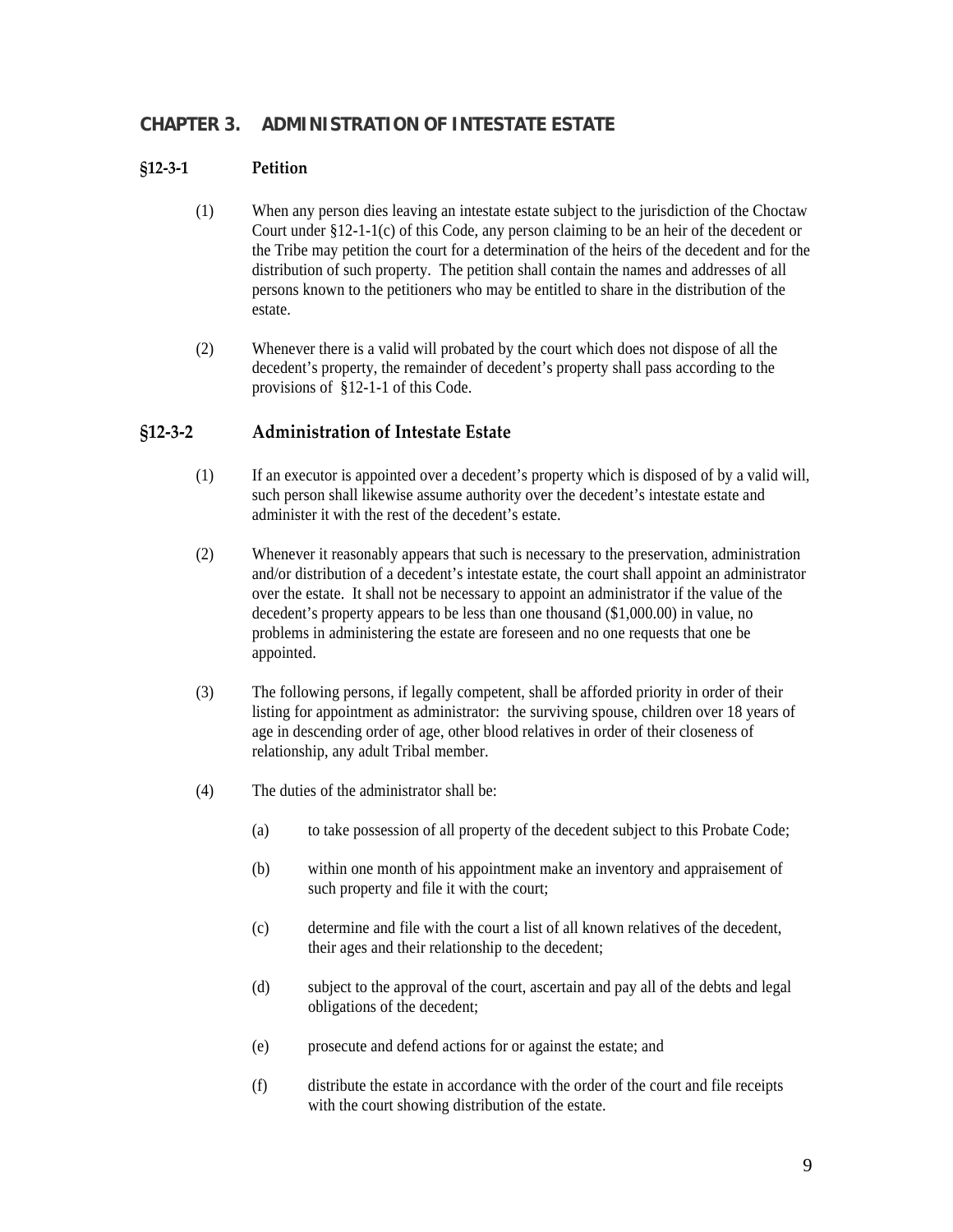<span id="page-9-0"></span>(5) The administrator shall file a bond in an amount to be set by the court to insure his faithful, honest performance of his duties as administrator. Unless otherwise made to appear necessary or desirable, no bond shall be required of an administrator who is the spouse or child of a decedent.

## **§12‐3‐3 Appointment of Administrator**

- (1) Upon in receipt of a petition to administer an intestate estate, the clerk shall schedule a hearing at which an administrator will be appointed. Said hearing shall be scheduled far enough in advance to allow the required notice to be made.
- (2) Notice of the hearing shall be made by the petitioning party or by the clerk if the Tribe is the petitioning party and shall also be posted in a conspicuous place in the court building.
- (3) The court shall determine who is the proper person to appoint as administrator, and if such person manifests his willingness to serve, order his appointment as administrator.

## **§12‐3‐4 Oath of Administrator; Letters of Administration**

- (1) Upon his appointment as administrator, the person appointed shall take an oath to be prescribed by the court to the effect that he will faithfully and honestly administer the estate.
- (2) Upon taking the oath and filing the bond, if any is required, the administrator shall be granted letters of administration as proof of his appointment.

# **§12‐3‐5 Notice to Creditors**

The administrator of the estate or the clerk, if no administrator is appointed, shall cause notice to creditors to be posted in at least three conspicuous places on the Reservation and published for three (3) consecutive weeks in a publication of general distribution on the Reservation. Said notice shall state that creditors have ninety (90) days from the date of the first publication of the noticed to present their claims to the administrator or clerk and that only those claims so presented may be paid to the estate.

## **§12‐3‐6 Payment of Creditors**

- (1) Payment to creditors of the decedent shall be made by the administrator or by the clerk, if no administrator, is appointed only upon the order of the court after determining the validity of the claims by affidavit or personal testimony of the claimant.
- (2) All just claims of creditors allowed by the court shall be paid before distribution of the estate but shall be paid only after payment of the family allowance and homestead allowances as provided herein.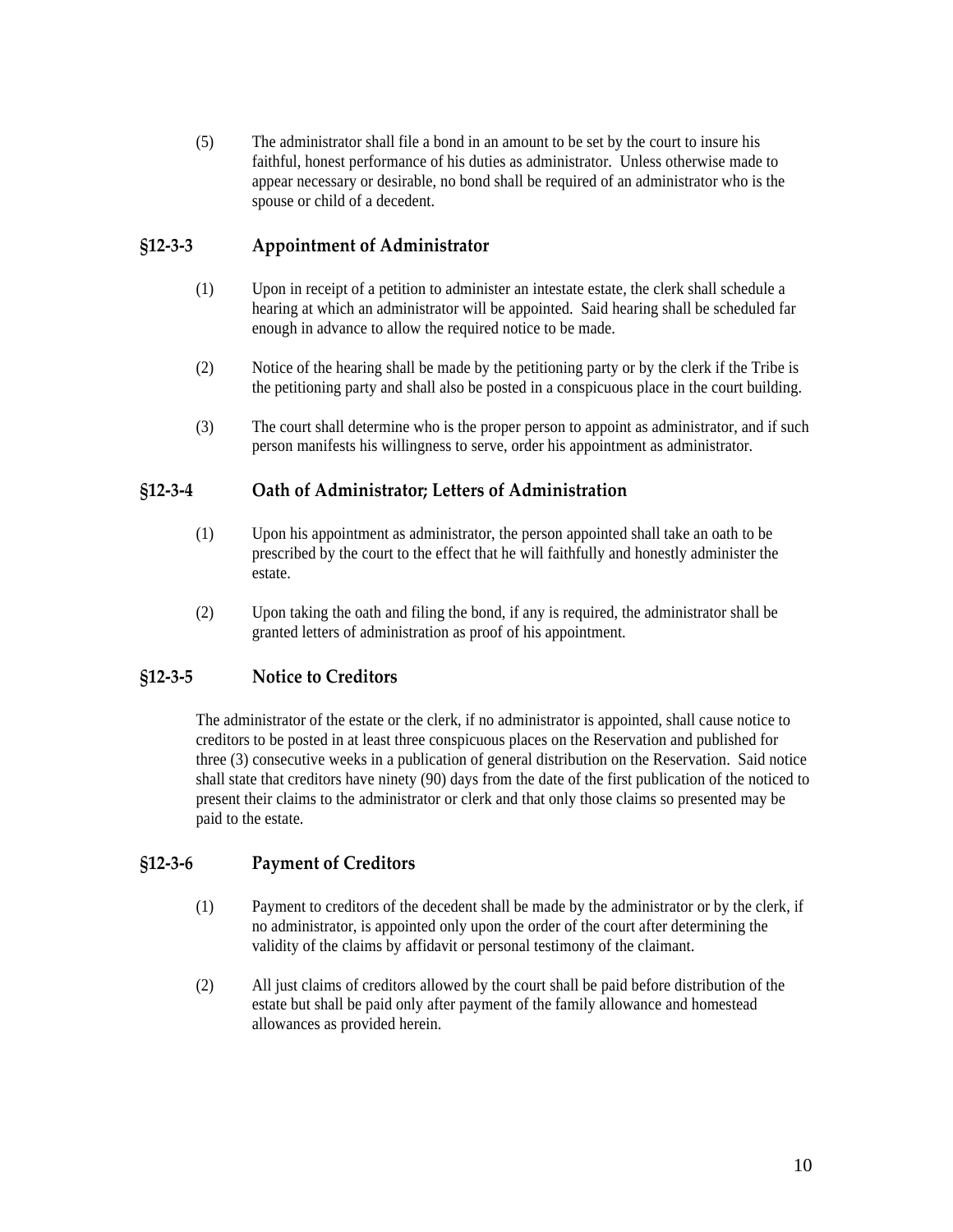# <span id="page-10-0"></span>**§12‐3‐7 Accounting**

Prior to the distribution of every estate for which an administrator has been appointed, such administrator shall render an accounting to the court for its approval of all receipts and disbursements from the estate, showing the present status of the estate and that it is ready for distribution, and also showing the computation of any attorney's and/or administrator's fees involved for which approval for payment is sought. In estates in which no administrator is appointed, the clerk shall account to the court for all transactions relating to the estate.

## **§12‐3‐8 No Taker**

If there is no taker of the intestate estate, the intestate estate passes to the Tribe.

## **§12‐3‐9 Advancements**

If a person subject to  $\S 12$ -1-1(c) of this Code dies intestate as to all his estate, property which he gave in his lifetime to an heir is treated as an advancement against the latter's share of the estate only if an advancement against the latter's share of the estate is declared in a contemporaneous writing by the decedent or acknowledged in writing by the heir to be an advancement. For this purpose, the property advanced is valued as of the time the heir came into possession or enjoyment of the property or as of the time of death of the decedent, whichever first occurs. If the recipient of the property fails to survive the decedent, the property is not taken into account in computing the intestate share to be received by the recipient's issue, unless the declaration or acknowledgment provides otherwise.

## **§12‐3‐10 Debts to Decedent**

A debt owed to the decedent is not charged against the intestate share of any person except the debtor. If the debtor fails to survive the decedent, the debt is not taken into account in computing the intestate share of the debtor's issue.

## **§12‐3‐11 Status of Heirs**

No person is disqualified to take as an heir because he or a person through whom he claims is not a member of the Mississippi Band of Choctaw Indians or because he does not live on the Reservation.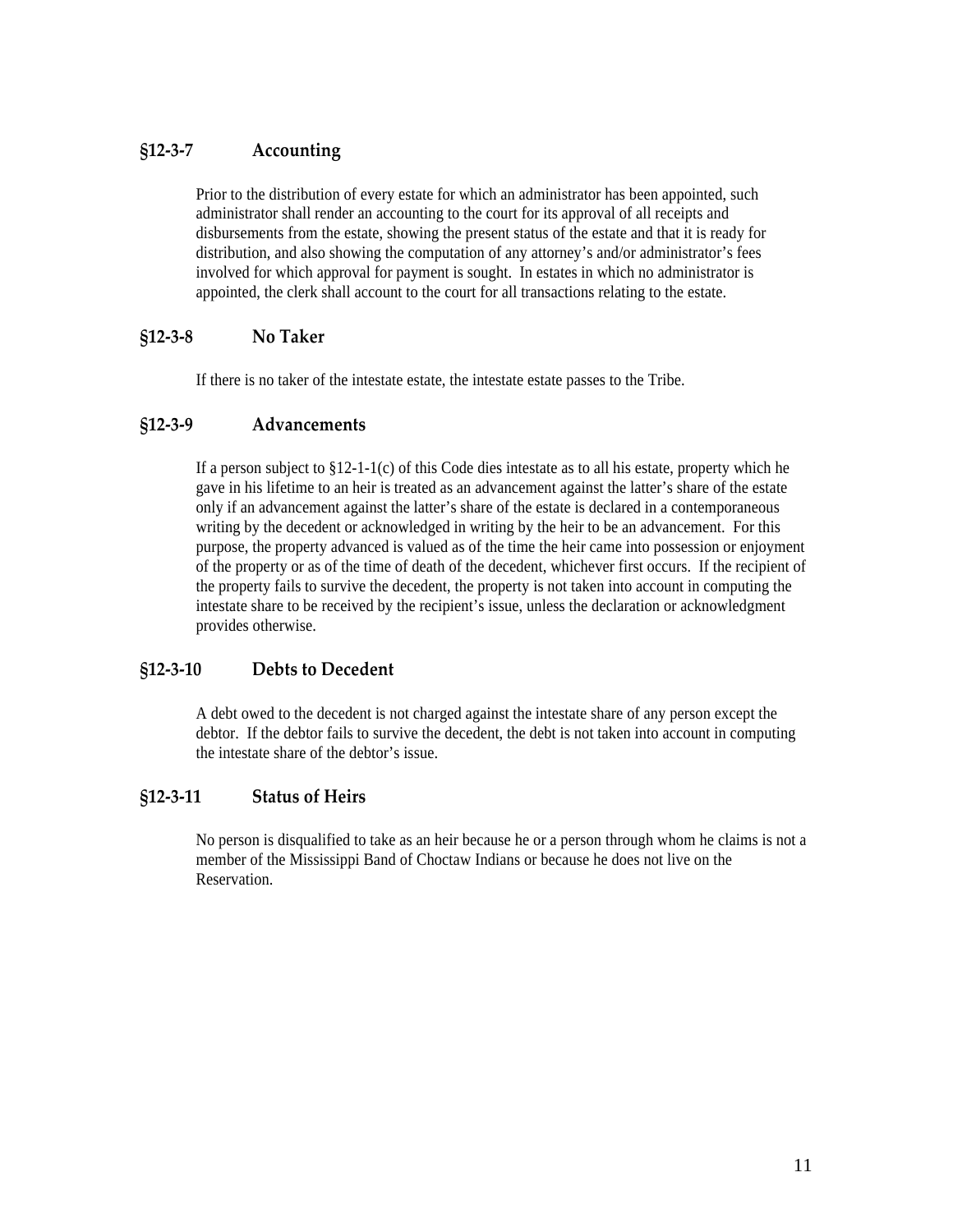## <span id="page-11-0"></span>**CHAPTER 4. WILLS**

#### **§12‐4‐1 Who May Make a Will**

Any person eighteen (18) or more years of age who is of sound mind may make a will.

#### **§12‐4‐2 Execution**

Except as provided for holographic will, every will shall be in writing signed by the testator or in the testator's name by some other person in the testator's presence and by his direction and shall be signed by at least two persons, each of whom witnessed either the signing by the testator of the will or witnessed the testator's acknowledgment of the signature placed at his direction on the will.

## **§12‐4‐3 Holographic Will**

A will which does not comply with the next preceding section is valid as a holographic will, whether or not witnessed, if the signature and the material provisions are in the handwriting of the testator and if it is dated or otherwise datable.

## **§12‐4‐4 Self‐Proved Will**

An attested will may, at the time of its execution or at any subsequent date, be made self-proved by the acknowledgment thereof by the testator and the affidavits of the witnesses, each made before a notary public or Tribal judge and evidenced by the notary or judge's certificate, under official seal, attached or annexed to the will in form and content substantially as follows:

State of County of

We, \_\_\_\_\_\_\_\_\_\_\_\_\_\_\_\_\_\_ and \_\_\_\_\_\_\_\_\_\_\_\_\_\_\_\_\_\_\_\_\_\_\_, the testator and the witnesses, respectively, whose names are signed to the attached or foregoing instrument, being first duly sworn, do hereby declare to the undersigned authority that the testator signed and executed the instrument as his last will and that he had signed willingly or directed another to sign for him, and that he executed it as his free and voluntary act for the purposes therein expressed; and that each of the witnesses, in the presence and hearing of the testator, signed the will as witness and that to the best of his knowledge the testator was at the time 18 or more years of age, of sound mind and under no constraint or undue influence.

Testator

 $\_$ 

 $\_$ 

 $\_$ 

Witness Witness

Witness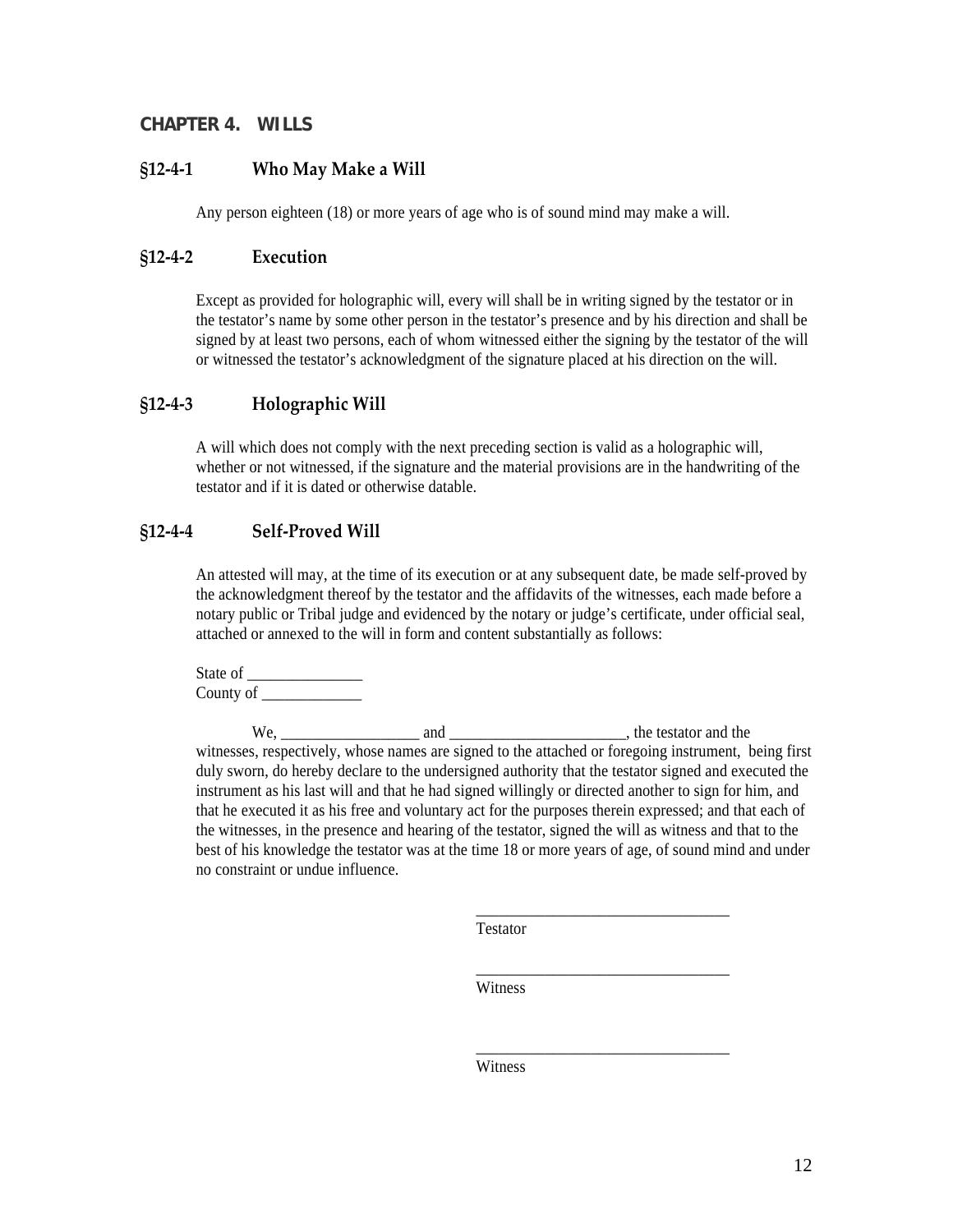<span id="page-12-0"></span>

|                                        | Subscribed, sworn to and acknowledged before me by |     |  |  |
|----------------------------------------|----------------------------------------------------|-----|--|--|
| subscribed and sworn to before me by _ |                                                    | and |  |  |
| witnesses, the day of                  |                                                    |     |  |  |
| (SEAL                                  |                                                    |     |  |  |

Signed

Official Capacity of Officer

## **§12‐4‐5 Who May Witness**

(1) Any person generally competent to be a witness may act as a witness to a will.

 $\_$ 

(2) A will or any provision thereof is not invalid because the will is signed by an interested witness.

## **§12‐4‐6 Choice of Law as to Execution**

A written will is valid if executed in compliance with this Probate Code or if its execution complies with the law at the time of execution of the place where the will is executed, or of the law of the place where at the time of execution or at the time of death, the testator is domiciled, has a place of abode or is a national.

## **§12‐4‐7 Revocation by Writing or by Act**

A will or any part thereof is revoked:

- (1) by subsequent will which revokes the prior will or part expressly or by inconsistency; or
- (2) by being burned, torn, canceled, obliterated, or destroyed, with the intent and for the purpose of revoking it by the testator or any other person in his presence and by his direction.

# **§12‐4‐8 Revocation by Divorce; No Revocation by Other Changes of Circumstances**

If, after executing a will, the testator is divorced or his marriage annulled, the divorce or annulment revokes any disposition or appointment of property made by the will to the former spouse, and provision conferring a general or special power of appointment on the former spouse, and any nomination of the former spouse as executor, trustee, conservator, or guardian, unless the will expressly provides otherwise. Property prevented from passing to a former spouse because of revocation by divorce or annulment passes as if the former spouse failed to survive the decedent, and other provisions conferring some power or office on the former spouse are interpreted as if the spouse failed to survive the decedent. If provisions are revoked solely by this section, they are revived by testator's remarriage to the former spouse. A decree of separation which does not terminate the status of husband and wife is not a divorce for purposes of this section. No change of circumstances other than as described in this section revokes a will.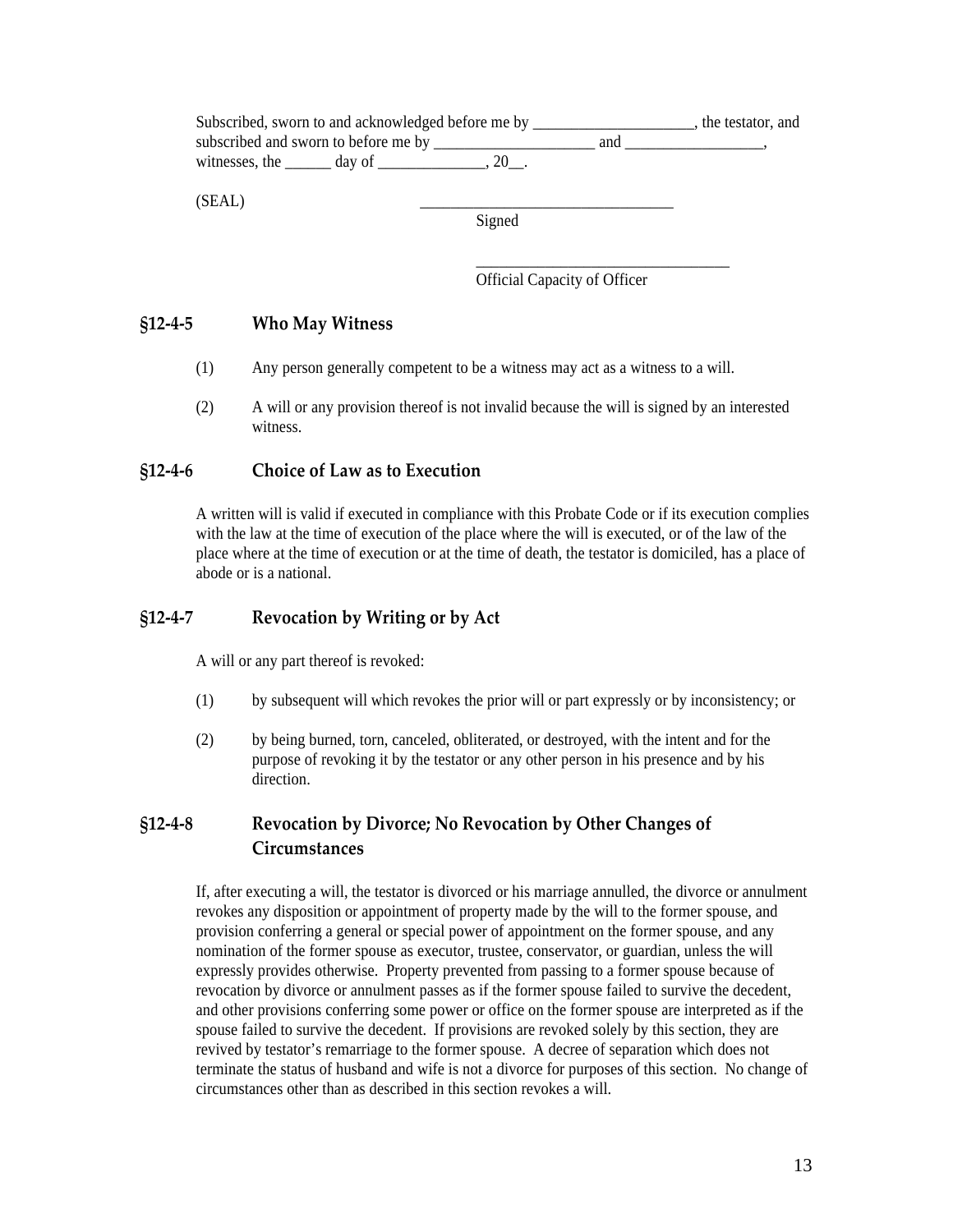# <span id="page-13-0"></span>**§12‐4‐9 Revival of Revoked Will**

- (1) If a second will which, had it remained effective at death, would have revoked the first will in whole or in part, is thereafter revoked, the first will is revoked in whole or in part unless it is evident from the circumstances of the revocation of the second will or from testator's contemporary or subsequent declarations that he intended the first will to take effect as executed.
- (2) If a second will which, had it remained effective at death, would have revoked the first will in whole or in part, is thereafter revoked by a third will, the first will is revoked in whole or in part, except to the extent it appears from the terms of the third will that the testator intended the first will to take effect.

## **§12‐4‐10 Incorporation by Reference**

Any writing in existence when a will is executed may be incorporated by reference if the language of the will manifests this intent and describes the writing sufficiently to permit its identification.

# **§12‐4‐11 Events of Independent Significance**

A will may dispose of property by reference to acts and events which have significance apart from their effect upon the dispositions made by the will, whether they occur before or after the execution of the will or before or after the testator's death. The execution or revocation of a will of another person is such an event.

# **§12‐4‐12 Requirement that Devisee Survive Testator by 120 Hours**

A devisee who does not survive the testator by 120 hours is treated as if he predeceased the testator, unless the will of the decedent contains some language dealing explicitly with simultaneous deaths or deaths in a common disaster, or requiring that the devisee survive the testator or survive the testator for a stated period in order to take under the will.

# **§12‐4‐13 Simultaneous Death**

- (1) Where the title to property or the devolution thereof depends upon priority of death and there is no sufficient evidence that the persons have died otherwise than simultaneously, the property of each person shall be disposed of as if he had survived, except as provided otherwise.
- (2) Where two or more beneficiaries are designated to take successively by reason of survivorship under another person's disposition of property and there is no sufficient evidence that these beneficiaries have died otherwise than simultaneously the property thus disposed of shall be divided into as many equal portions as there are successive beneficiaries and these portions shall be distributed respectively to those who would have taken in the event that each designated beneficiary had survived.
- (3) Where there is no sufficient evidence that two joint tenants or tenants by the entirety have died otherwise than simultaneously, the property so held shall be distributed one-half as if one had survived and one-half as if the other had survived. If there are more than two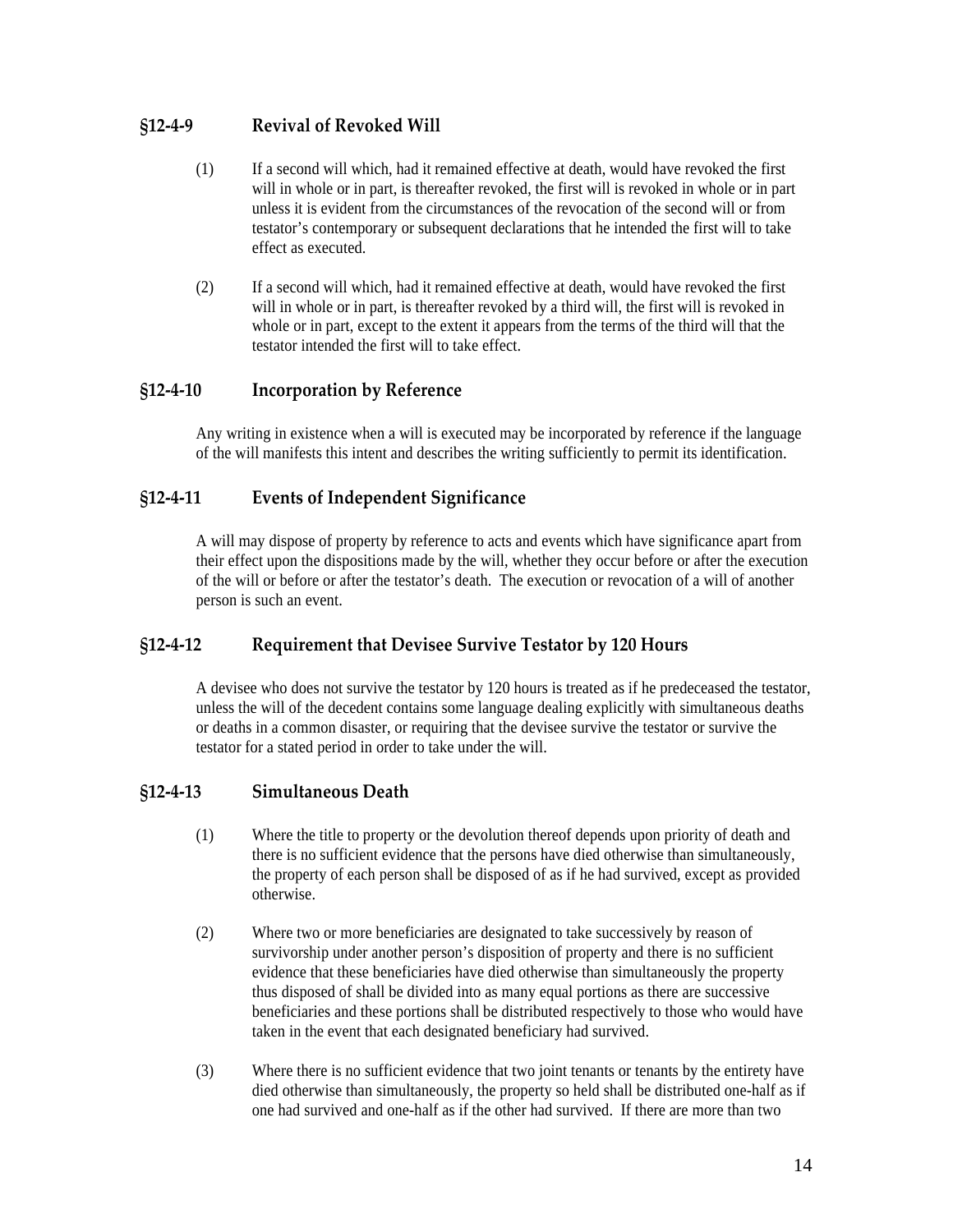joint tenants and all of them have so died the property thus distributed shall be in the proportion that one bears to the whole number of joint tenants.

- <span id="page-14-0"></span>(4) Where the insured and the beneficiary in a policy of life or accident insurance have died and that there is no sufficient evidence that they have died otherwise than simultaneously, the proceeds of the policy shall be distributed as if the insured had survived the beneficiary.
- (5) These provisions on simultaneous death shall not apply in cases where the decedent has made provision for a different distribution in a will, trust, deed or contract of insurance.

## **§12‐4‐14 Rules of Construction and Intention**

The intention of a testator as expressed in his will controls the legal effect of his dispositions. The rules of construction expressed in the succeeding sections of this Probate Code apply unless a contrary intention is indicated by the will.

## **§12‐4‐15 Construction that Will Passes All Property; After‐Acquired Property**

A will is construed to pass all property which the testator owns at his death including property acquired after the execution of the will.

## **§12‐4‐16 Anti‐Lapse; Deceased Devisee; Class Gifts**

If a devisee who is a grandparent or a lineal descendent of a grandparent of the testator is dead at the time of execution of the will, fails to survive the testator, or is treated as if he predeceased the testator, the issue of the deceased devisee who survives the testator by 120 hours takes in place of the deceased devisee and if they are all of the same degree of kinship to the devisee they take equally, but if of unequal degree then those of more remote degree take by representation. One who would have been a devisee under a class gift if he had survived the testator is treated as a devisee for purposes of this section whether his death occurred before or after the execution of the will.

## **§12‐4‐17 Failure of Testamentary Provision**

- (1) Except as provided in the next preceding section if a devise other than a residuary devise fails for any reason, it becomes a part of the residue.
- (2) Except as provided in the next preceding section if the residue is devised to two or more persons and the share of one of the residuary devisees fails for any reason, his share passes to the other residuary devisee, or to other residuary devisees in proportion to their interests in the residue.

## **§12‐4‐18 Exercise of Power of Appointment**

A general residuary clause in a will or a will making general disposition of all of the testator's property, does not exercise a power of appointment held by the testator unless specific reference is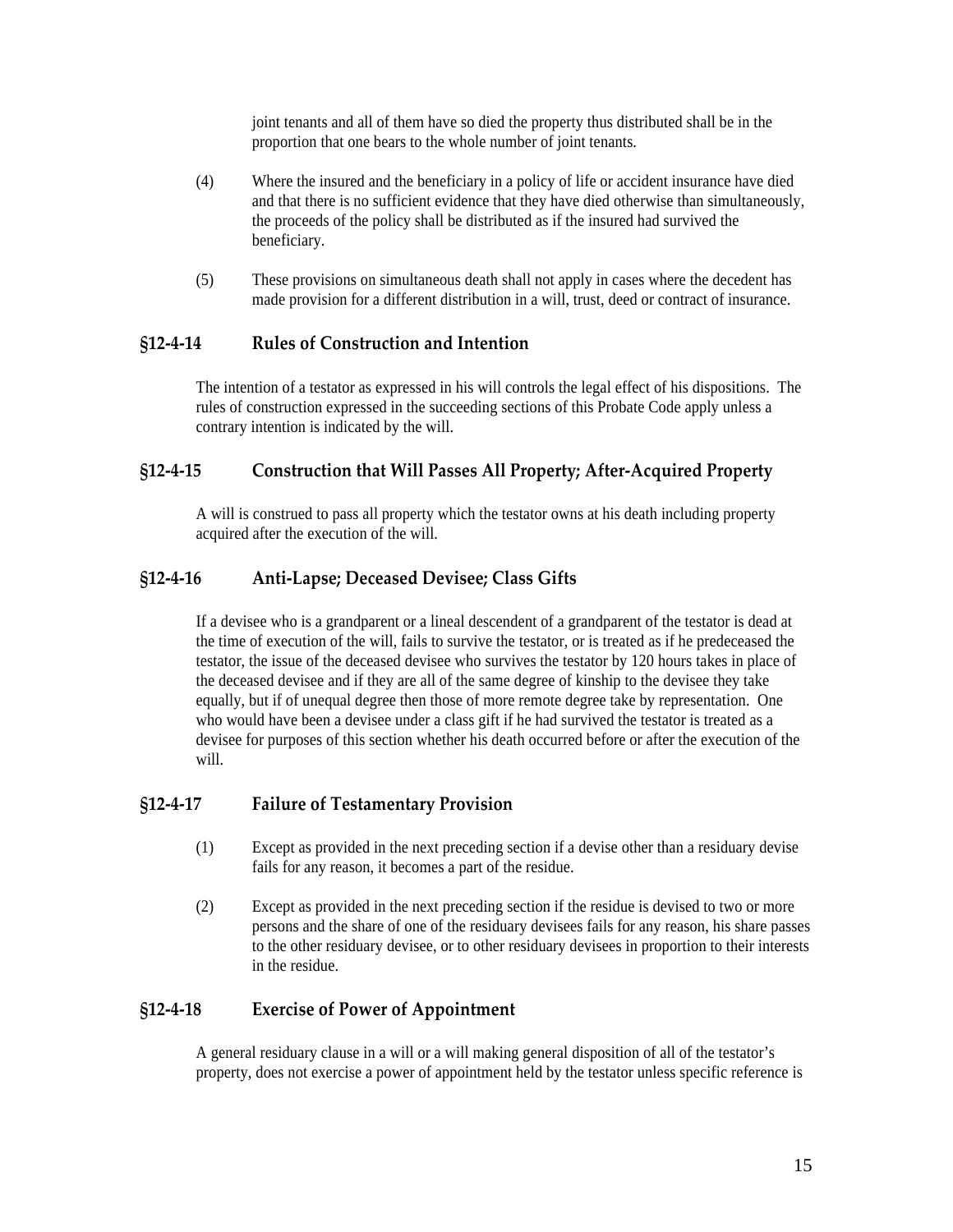made to the power or there is some other indication of intention to include the property subject to the power.

## <span id="page-15-0"></span>**§12‐4‐19 Non‐Exoneration**

A specific devise passes subject to any security interest existing at the date of death, without right of exoneration, regardless of a general directive in the will to pay debts.

# **§12‐4‐20 Construction of Generic Terms to Accord with Relationships as Defined for Intestate Succession**

Half-bloods, adopted persons and persons born out of wedlock are included in class gift terminology and terms of relationship in accordance with rules for determining relationships for purposes of intestate succession, but a person born out of wedlock is not treated as the child of the father unless the person is openly and notoriously so treated by the father or unless paternity has been judicially determined during the life of the father.

# **§12‐4‐21 Adoption by Satisfaction**

Property which a testator gave in his lifetime to a person is treated as a satisfaction of a devise to that person in whole or in part, only if the will provides for deduction of the lifetime gift, or the testator declares in a contemporaneous writing that the gift is to be deducted from the devisee or is in satisfaction of the devise, or the devisee acknowledges in writing that the gift is in satisfaction. For purposes of partial satisfaction, property given during lifetime is valued as of the time the devisee came into possession or enjoyment of the property or as of the time of death of the testator, whichever occurs first.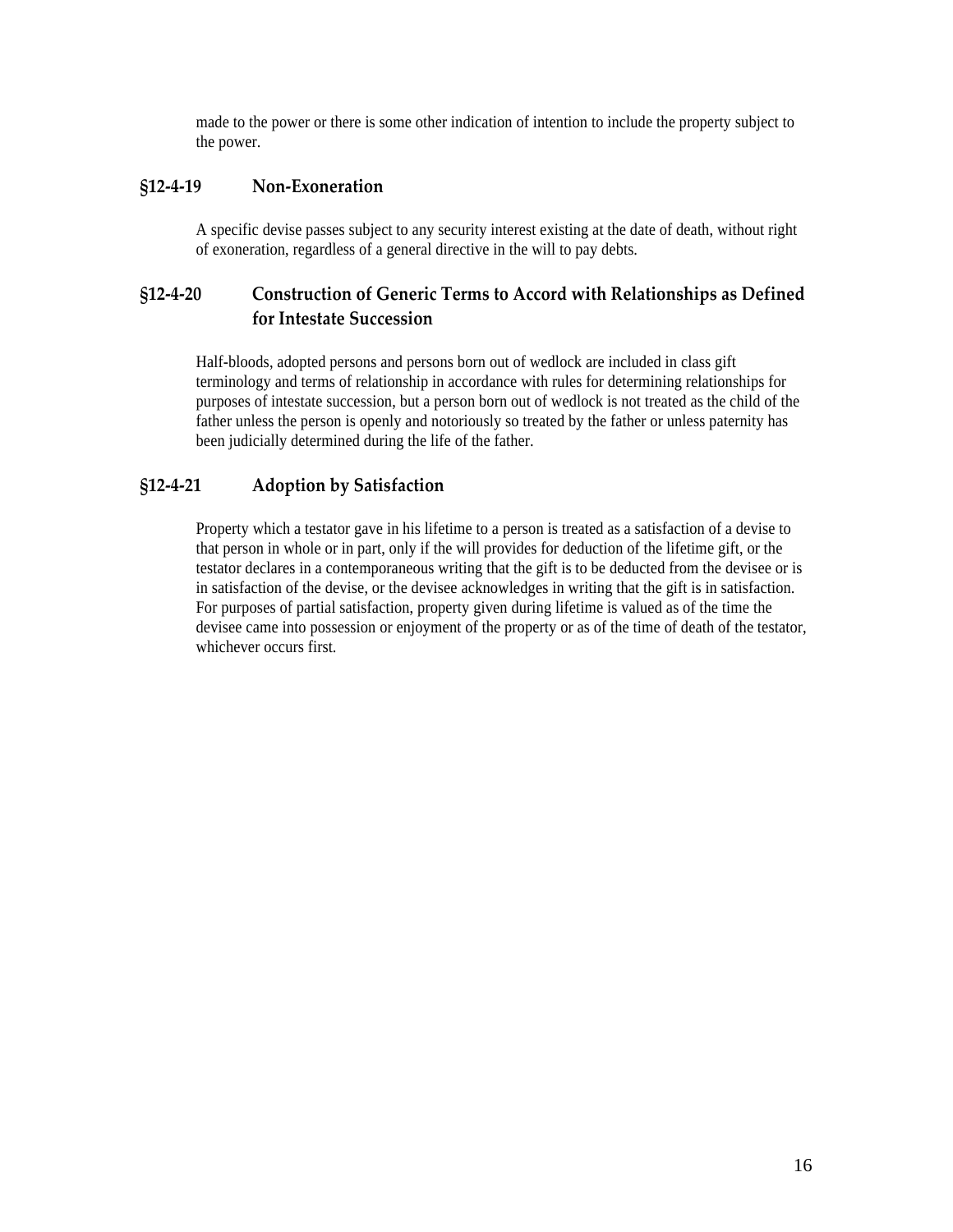## <span id="page-16-0"></span>**CHAPTER 5. PROBATE OF WILLS**

## **§12‐5‐1 Petition for Letters Testamentary**

A petition for letters testamentary may be made by any person having possession of a decedent's will. The petition must be in writing, signed by the petitioner, and shall state the basis for the court's jurisdiction, the names of the heirs of the decedent, if known, and the name or names of any person specified in the will as executor and the address of such person if known. The original copy of the will shall be submitted to the court with the petition.

## **§12‐5‐2 Qualification of Executor**

The court shall appoint an executor to administer the estate. The executor shall be a competent adult Tribal member and preference shall be given, if such persons are otherwise qualified, to the person named in the will as such, followed by the surviving spouse or child of the decedent over 18 years of age with preference given in descending order of age.

## **§12‐5‐3 Appointment of Executor**

- (1) Upon receipt of a petition for letters testamentary, the clerk shall schedule a hearing at which an executor will be appointed and letters testamentary authorized. The hearing shall be scheduled so that adequate notice to interested parties can be made.
- (2) Notice of hearing shall be made by the petitioning party to all persons named as takers under the will, and to all known heirs of the decedent if different from the named takers, and also posted in a conspicuous place in the court building.
- (3) At the hearing, the court shall first determine the validity of the decedent's will and then appoint an executor to administer the estate according to the terms of this Probate Code and the decedent's will.
- (4) Letters testamentary shall be granted to the person appointed as executor upon his taking an oath, to be prescribed by the court, to the effect that he will faithfully and honestly administer the estate, and upon his filing of bond, if required.

## **§12‐5‐4 Duties of Executor; Bond**

The duties of the executor shall be the same as those prescribed in this Probate Code for the administrator of an intestate estate, and he shall file bond in a like manner and subject to the same exceptions.

#### **§12‐5‐5 Creditors**

Notice to creditors, determination of the validity of claims, and payment of claims shall be handled as prescribed for intestate estates.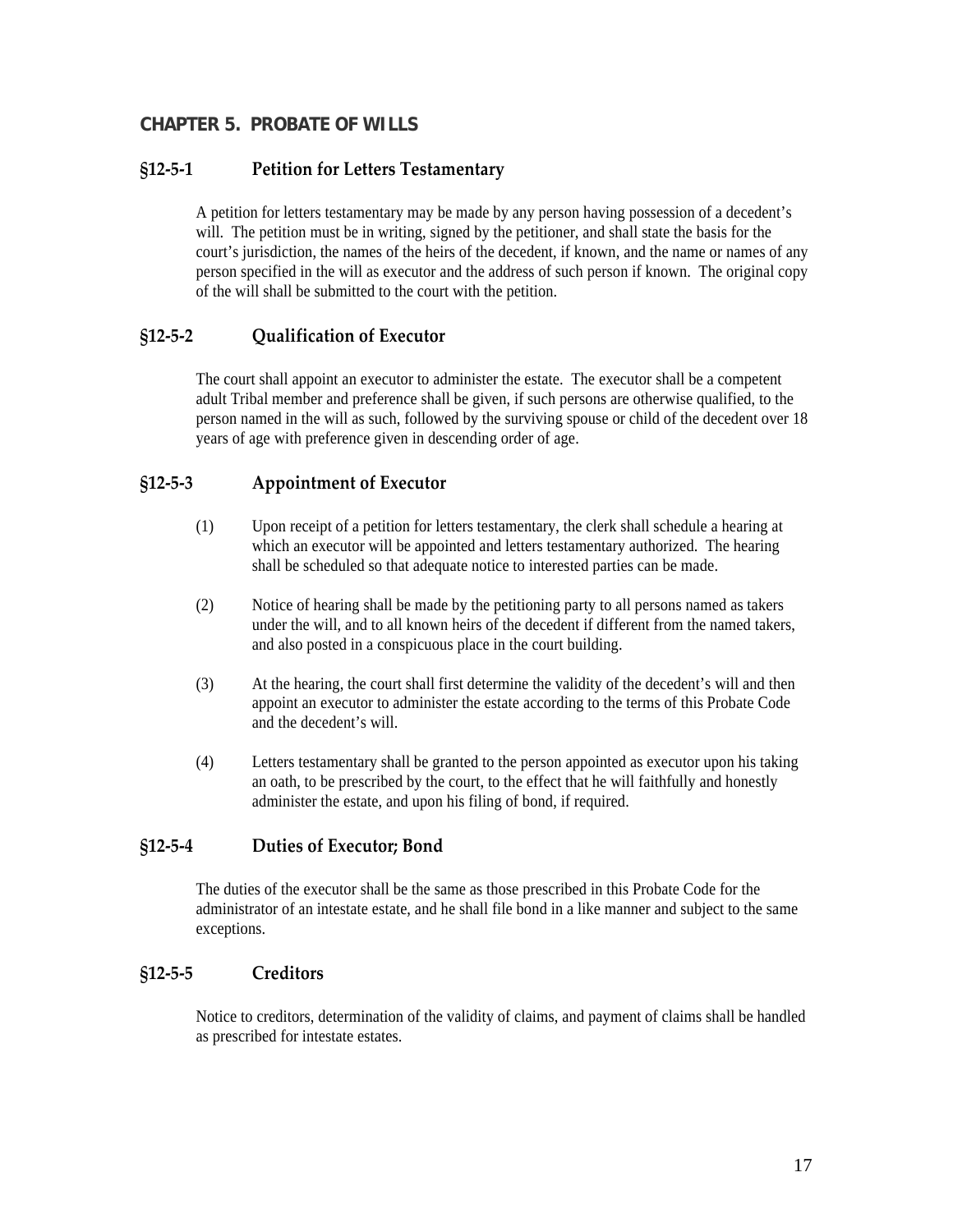# <span id="page-17-0"></span>**§12‐5‐6 Accounting**

Prior to the distribution of the estate remaining after payment of all just claims and priority payments, the executor shall submit to the court for approval an accounting of all receipts and disbursements from the estate, showing the present status of the estate and that it is ready for distribution and also showing the computation of any attorney's and/or executor's fees involved for which approval for payment is sought.

# **§12‐5‐7 Distribution; Closing Estate**

- (1) When it is made to appear to the court that an estate is ready to be distributed, the court shall order such distribution according to the provisions of the decedent's will or the rules of intestate succession, whichever is applicable, and according to the rules set forth in this Probate Code.
- (2) The estate shall be closed and the personal representative of the estate dismissed and his bond, if any, released upon filing with the court receipts showing that the estate is fully distributed and also upon filing the personal representative's affidavit that the estate is fully administered and ready to be closed. "Personal Representation" as used herein includes both administrators and executors.

# **§12‐5‐8 Distribution; Order in which Assets Appropriated; Abatement**

- (1) Except as provided in subsection (2) of this section and except as provided in connection with the share of the surviving spouse who elects to take an elective share, shares of distributees abate, without any preference or priority as between real and personal property, in the following order:
	- (a) property not disposed of by the will;
	- (b) residuary devises;
	- (c) general devises;
	- (d) specific devises.

For purposes of abatement, a general devise charged on any specific property or fund is a specific devise to the extent of the value of the property on which it is charged, and upon the failure or insufficiency of the property on which its is charged, a general devise to the extent of the failure or insufficiency. Abatement within each classification is in proportion to the amounts of property each of the beneficiaries would have received if full distribution of the property had been made in accordance with the terms of the will.

(2) If the will expresses an order of abatement, or if the testamentary plan or the express or implied purpose of the devise would be defeated by the order of abatement stated in subsection (1), the share of the distributees abate as may be found necessary to give effect to the intention of the testator.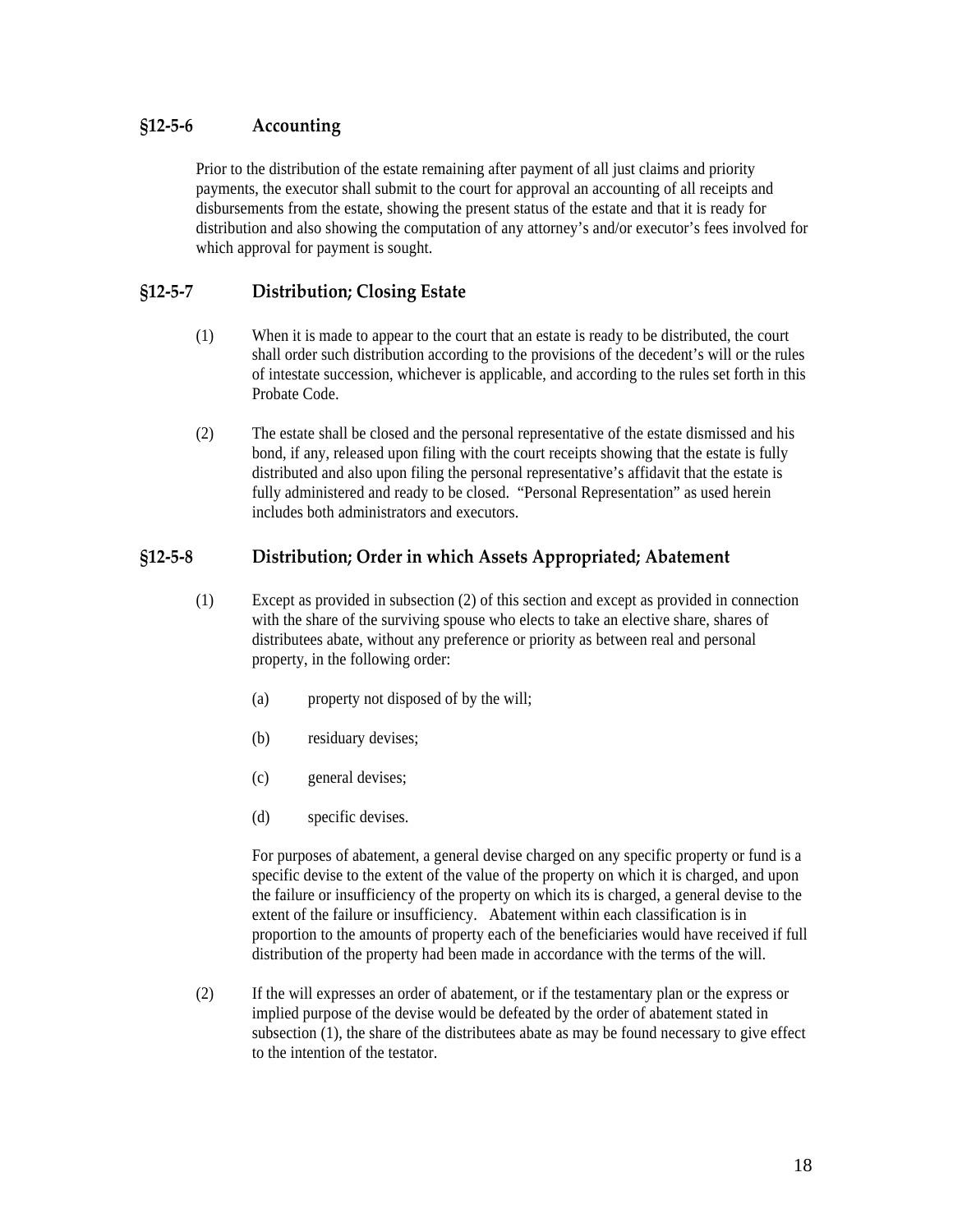<span id="page-18-0"></span>(3) If the subject of a preferred devise is sold or used incident to administration, abatement shall be achieved by appropriate adjustments in, or contribution from, other interests in the remaining assets.

## **§12‐5‐9 Property Discovered After Estate Closed**

An estate may be reopened whenever necessary to dispose of a decedent's property discovered after his estate has been closed. The court shall order distribution of the property to the person or persons entitled thereto after making whatever orders appear necessary to assure a just participation of the after discovered property in the expenses of the estate.

## **§12‐5‐10 Personal Representative and Attorney's Fees**

- (1) An administrator or executor may elect to receive a fee of five percent of the value of the gross estate but no less than fifty dollars (\$50.00) to be paid from the estate prior to the final distribution of the estate.
- (2) An attorney who represents the personal representative of an estate for purposes of administering the estate may be paid from the estate a fee of five percent of the gross estate, but not less than fifty dollars (\$50.00). A greater amount may be approved upon a showing of extraordinary service to the estate.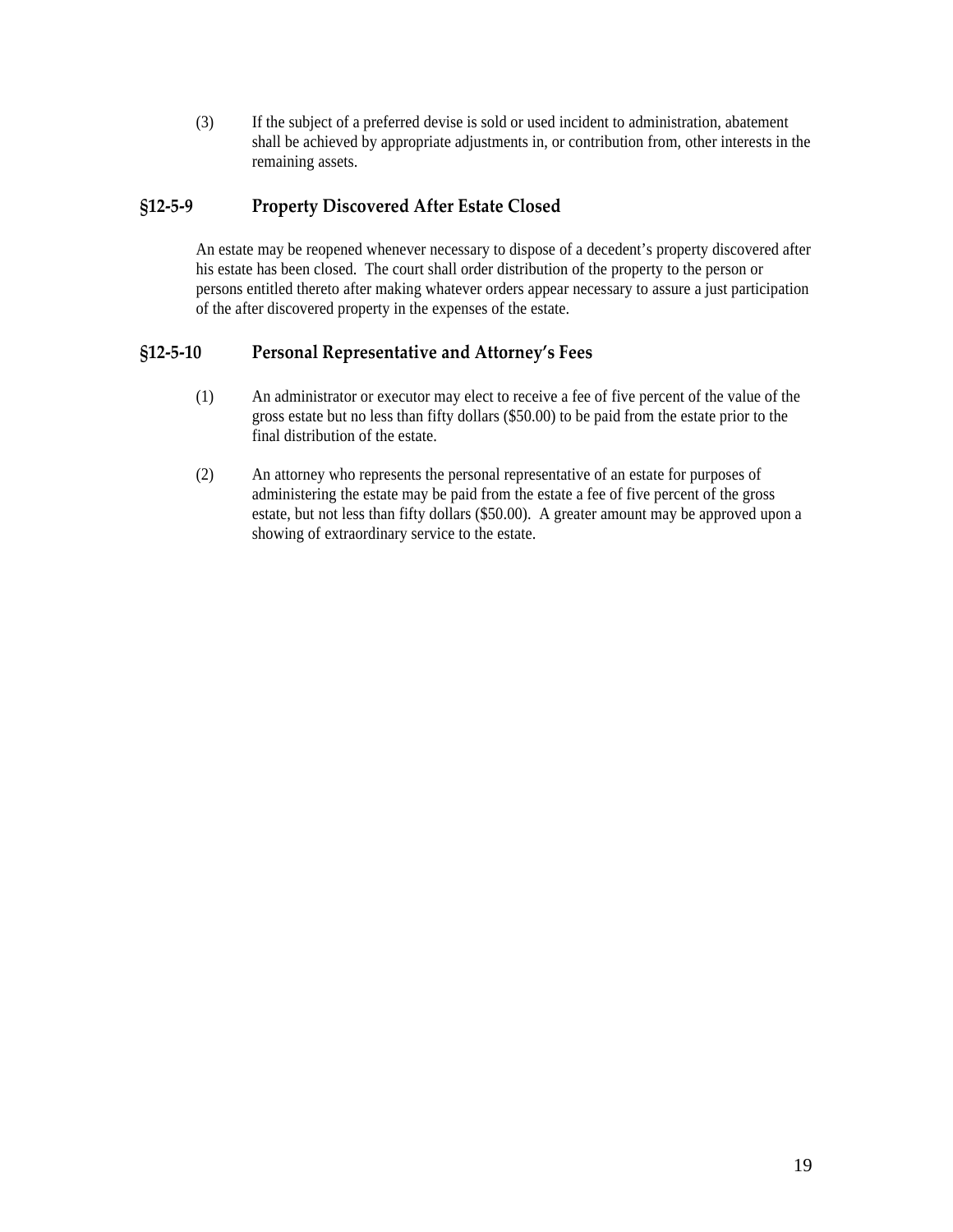# <span id="page-19-0"></span>**CHAPTER 6. FAMILY RIGHTS**

#### **§12‐6‐1 Spouse's Right to Elective Share**

If a married Tribal member domiciled on the Reservation dies, the surviving spouse has a right to elect to take an elective share of one-third of the estate of the decedent, less funeral and administration expenses, family allowance and enforceable claims against the estate, plus the value of all property in excess of one thousand dollars (\$1,000.00) transferred by the decedent to any person other than the surviving spouse in the three (3) years preceding his death to which the surviving spouse has not joined by written consent.

#### **§12‐6‐2 Right of Election Personal to Surviving Spouse**

The right of election of the surviving spouse may be exercised only during his lifetime by him. In the case of an incompetent person, the right of election may be exercised only by order of the court in which protective proceedings as to his property are pending, after finding that exercise is necessary to provide adequate support for the protected person during his probable life expectancy.

## **§12‐6‐3 Waiver of Right to Elect and of Other Rights**

The right of election of a surviving spouse and the rights of the surviving spouse to homestead allowance, exempt property and family allowance, or any of them, may be waived, wholly or partially, before or after marriage, by a written contract, agreement or waiver signed by the party waiving after fair disclosure. Unless it provides to the contrary, a waiver of "all rights" (or equivalent language) in the property or estate or a present or prospective spouse or a complete property settlement entered into after or in anticipation of separation or divorce is a waiver of all rights to elective share, homestead allowance, exempt property and family allowance by each spouse in the property of the other and a renunciation of each if all benefits which would otherwise pass to him from the other by intestate succession or by virtue of the provisions of any will executed before the waiver or property settlement.

## **§12‐6‐4 Proceeding for Elective Share; Time Limit**

- (1) The surviving spouse may elect to take his elective share in the estate by filing in the court and mailing or delivering to the personal representative a petition for the elective share within three months after the publication of notice to creditors for filing claims which arose before the death of the decedent. The court may extend the time for election, as it sees fit, for cause shown by the surviving spouse before the time for election has expired.
- (2) The surviving spouse shall give notice of the time and place set for hearing to persons interested in the estate and to the distributees and recipients of portions of the estate whose interests will be adversely affected by the taking of the elective share.
- (3) The surviving spouse may withdraw his demand for an elective share at any time before entry of a final determination by the court.
- (4) After notice and hearing, the court shall determine the amount of the elective share and shall order its payment from the assets of the estate or by contribution as appears appropriate under the following section. If it appears that a fund or property included in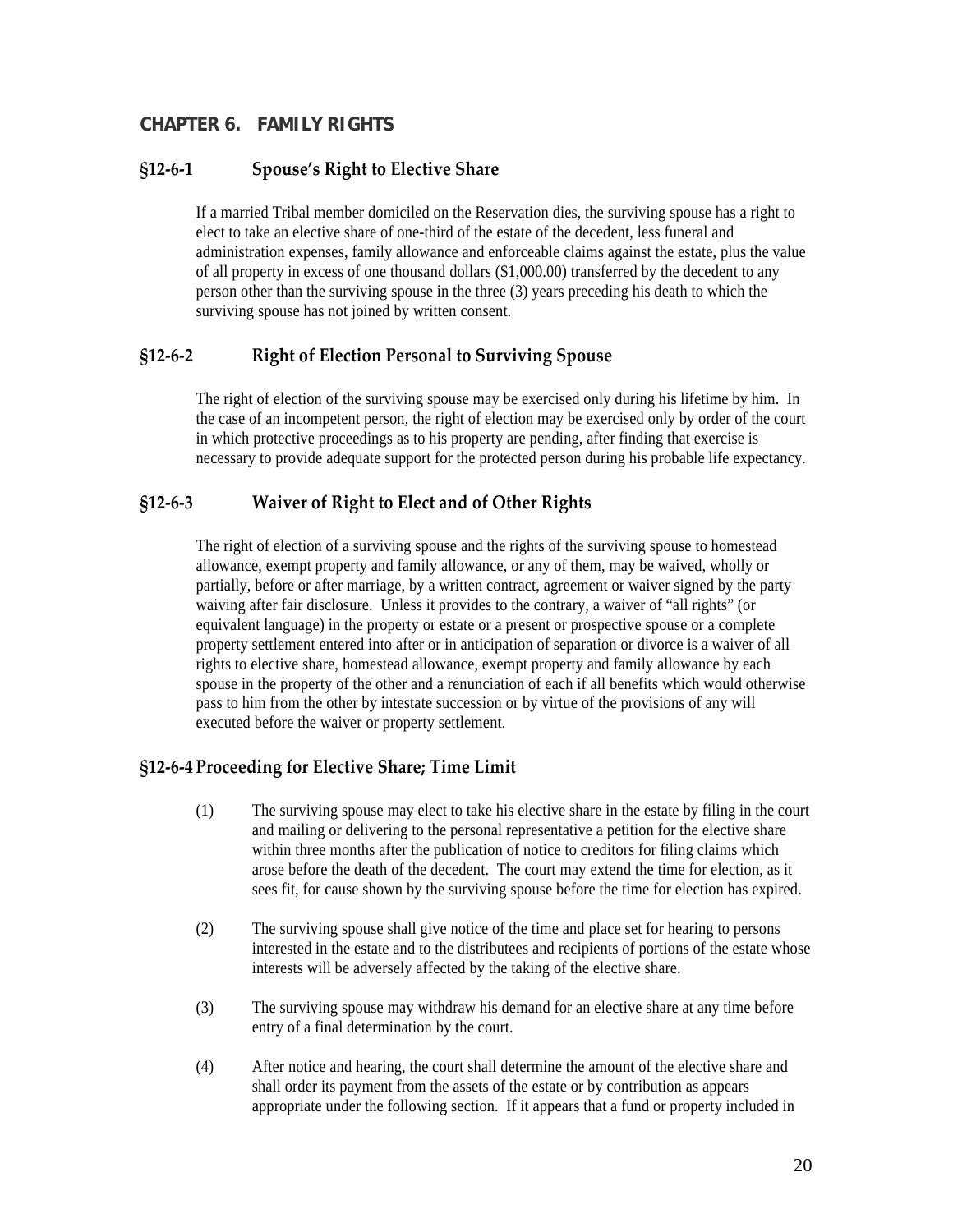<span id="page-20-0"></span>the estate has not come into the possession of the personal representative, or has been distributed by the personal fund or property or who has possession thereof, whether as trustee or otherwise. The proceeding may be maintained against fewer than all persons against whom relief could be sought, but no person is subject to contribution in any greater amount than he would have been if relief had been secured against all persons subject to contribution.

(5) The order or judgment of the court may be enforced as necessary in a suit for contribution or payment.

# **§12‐6‐5 Effect of Election on Benefits by Will**

- (1) An election by a surviving spouse does not affect the right of such spouse to participate in a family allowance but the value of any part of the estate passing to the surviving spouse by testate or intestate succession shall, unless renounced by the spouse in his petition, be counted against his elective share.
- (2) When an election to take an elective share has been made and there is insufficient property in the estate which is not specifically disposed of to pay the elective share, liability for payment of the elective share shall be equitably apportioned among the other recipients of the estate in proportion to the value of their interests therein.
- (3) Only original transferees from, or appointees of, the decedent and their donees, to the extent the donees have the property or its proceeds, are subject to the contribution to make up the elective share of the surviving spouse. A person liable to contribution may choose to give up the property transferred to him or to pay its value as of the time transferred.

# **§12‐6‐6 Omitted Spouse**

- (1) Notwithstanding the provisions of §12-6-1 of this Code, if a testator fails to provide by will for his surviving spouse who married the testator after the execution of the will, the omitted spouse shall receive the same share of the estate he would have received if the decedent left no will unless it appears from the will that the omission was intentional or the testator provided for the spouse by transfer outside the will and the intent that the transfer be in lieu of a testamentary provision is shown by statements of the testator or from the amount of the transfer or other evidence.
- (2) In satisfying a share provided in this section, the devises made by the will abate as provided in the section of this Code which concerns "abatement."

## **§12‐6‐7 Pretermitted Children**

- (1) If a testator fails to provide in his will for any of his children living or born or adopted after the execution of his will, the omitted child receives a share in the estate equal in value to that which he would have received if the testator had died intestate unless:
	- (a) it appears from the will that the omission was intentional; or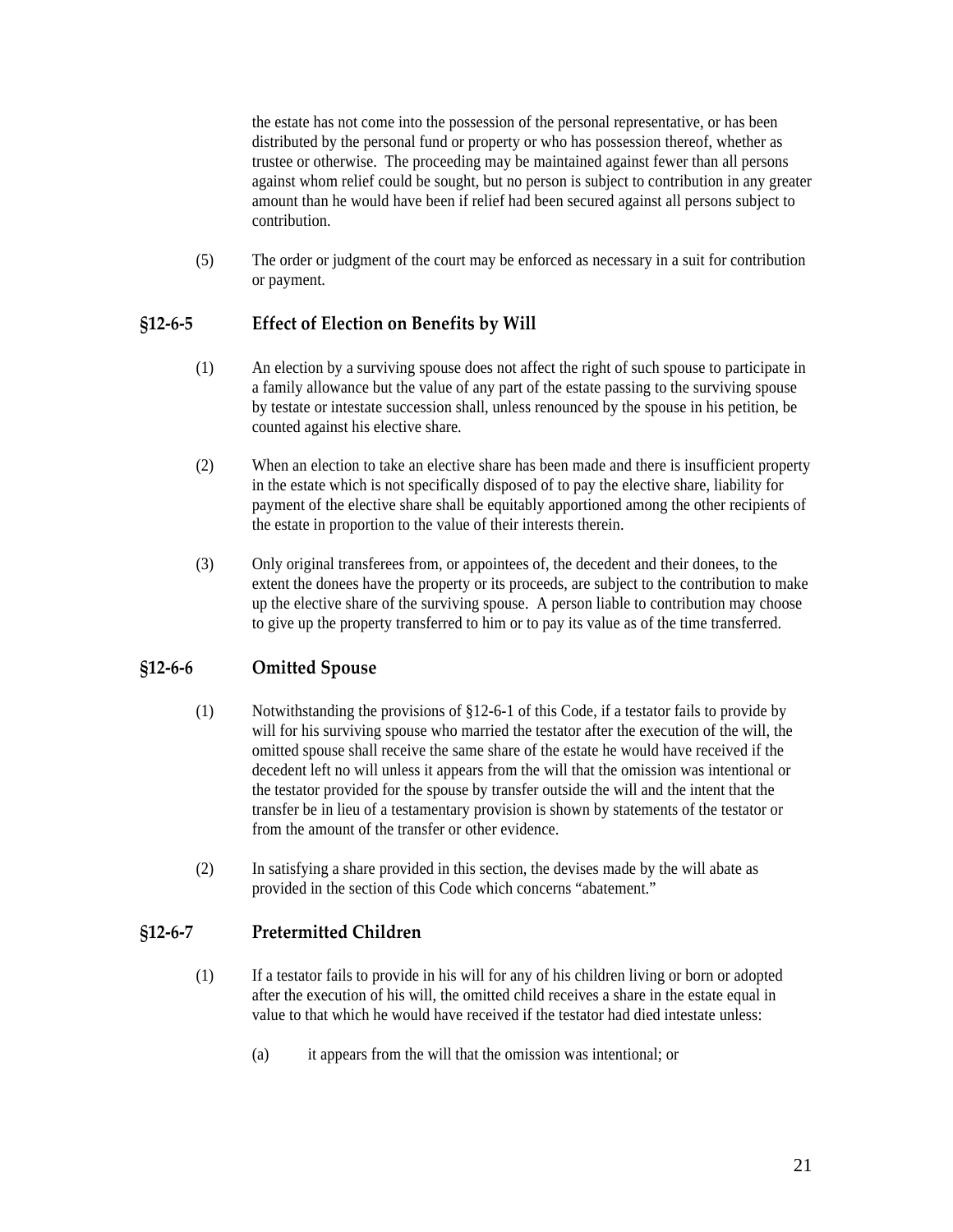- <span id="page-21-0"></span>(b) when the will was executed the testator had one or more children and devised substantially all his estate to the other parent of the omitted child; or
- (c) the testator provided for the child by transfer outside the will and the intent that the transfer be in lieu of a testamentary provision is shown by statements of the testator or from the amount of the transfer or other evidence.
- (2) If at the time of execution of the will, the testator fails to provide in his will for a living child solely because he believes the child to be dead, the child receives a share in the estate equal in value to that which he would have received if the testator had died intestate.
- (3) In satisfying a share provided by this section, the devises made by the will abate as provided in the section of the Probate Code which concerns "abatement."

#### **§12‐6‐8 Homestead Allowance**

A surviving spouse of a decedent who was domiciled on the Reservation is entitled to a homestead allowance of two thousand five hundred dollars (\$2,500.00). If there is no surviving spouse, each minor child and each dependent child of the decedent is entitled to a homestead allowance amounting to two thousand five hundred dollars (\$2,500.00) divided by the number of minor and dependent children of the decedent. The homestead allowance is exempt from and has priority over all claims against the estate. Homestead allowance is in addition to any share passing to the surviving spouse or minor or dependent child by the will of the decedent unless otherwise provided by intestate succession or by way of elective share.

## **§12‐6‐9 Exempt Property**

In addition to the homestead allowance, the surviving spouse of a decedent who was domiciled on the Reservation is entitled from the estate to value not exceeding two thousand five hundred dollars (\$2,500.00) in excess of any security interests therein in household furniture, automobiles, furnishings, appliances and personal effects. If there is no surviving spouse, children of the decedent are entitled jointly to the same value. If encumbered chattels are selected and if the value in excess of security interests, plus that of other exempt property, is less than two thousand five hundred dollars (\$2,500.00), or if there is not two thousand five hundred dollars (\$2,500.00) worth of exempt property in the estate, the spouse or children are entitled to other assets of the estate, if any, to the extent necessary to make up the two thousand five hundred dollars (\$2,500.00) value. Rights to exempt property and assets needed to make up a deficiency of exempt property have priority over all claims against the estate, except that the right to any assets to make up a deficiency of exempt property shall abate as necessary to permit prior payment of homestead allowance and family allowance. These rights are in addition to any benefit or share passing to the surviving spouse or children by the will of the decedent unless otherwise provided, by intestate succession, or by way of elective share.

#### **§12‐6‐10 Family Allowance**

In addition to the right to homestead allowance and exempt property, if the decedent was domiciled on the Reservation, the surviving spouse and minor children whom the decedent was obligated to support and children who were in fact being supported by him are entitled to a reasonable allowance in money out of the estate for their maintenance during the period of administration,